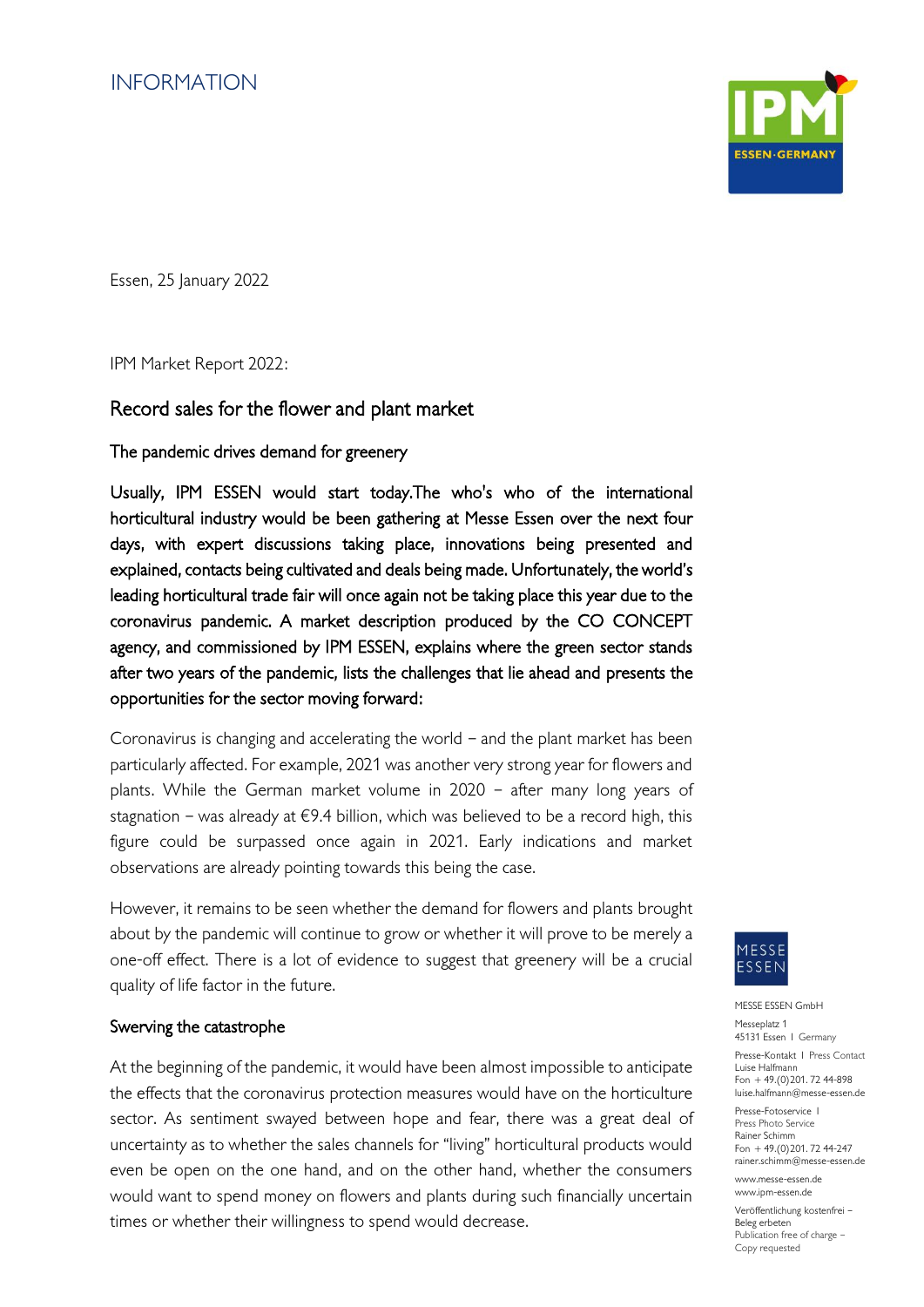

We now know that - aside from the first lockdown - during all other lockdown phases, the classic selling times for green products went out the window, as green products and flowers established themselves as symbols of normality and a nice environment: Shops and consumers were keen on green!

Because consumers had fewer opportunities to spend money in other expenditureintensive sectors such as travelling, gastronomy and cars, they increasingly turned their focus towards their own homes and gardens over the past two years.

Many people used the lockdown phases as an opportunity to busy themselves with work inside their house, on the balcony or in the garden, in order to compensate for the leisure activities that were no longer possible and increase their sense of wellbeing. Record levels of home improvement and gardening were reported.

According to AMI, consumer spending increased significantly in 2020, and the overall market experienced unprecedented levels of growth between 2019 – i.e. before the pandemic – and 2020 with a rate of growth of 5.1 percent. A veritable garden fever took hold. 2021 saw a 9 percent increase in the market volume compared to the previous year.

#### Could there be more to come?!

According to AMI, the per-capita expenditure for flowers and plants in Germany increased from €108 in 2019 to €113 in 2020 and finally to €124 in 2021. 2020 was a year in which many people first discovered their love for plants and gardening or maintaining their own home – i.e. their home office. During this year, the sharp rise in first-time customers boosted growth across the various segments. Experts estimate that the number of customers in the specialist retail sector increased by between 10 and 20 percent.

Together with the existing customer base, the influx of first-time customers resulted in increased spending in the various segments. In 2020, consumers in each segment spent one euro more per capita on perennials, deciduous shrubs, green houseplants, bedding plants and balcony plants than they did the previous year. According to industry experts, there has been a general increase in shopping on the whole. When translated to around 83.2 million German citizens, this represents a guaranteed increase in market volume.

2021 also showed that customers in the horticultural retail sector are willing to pay slightly more for plants. An analysis of till receipts shows that, depending on the type and location of the business, customers spent up to 20 percent more on average per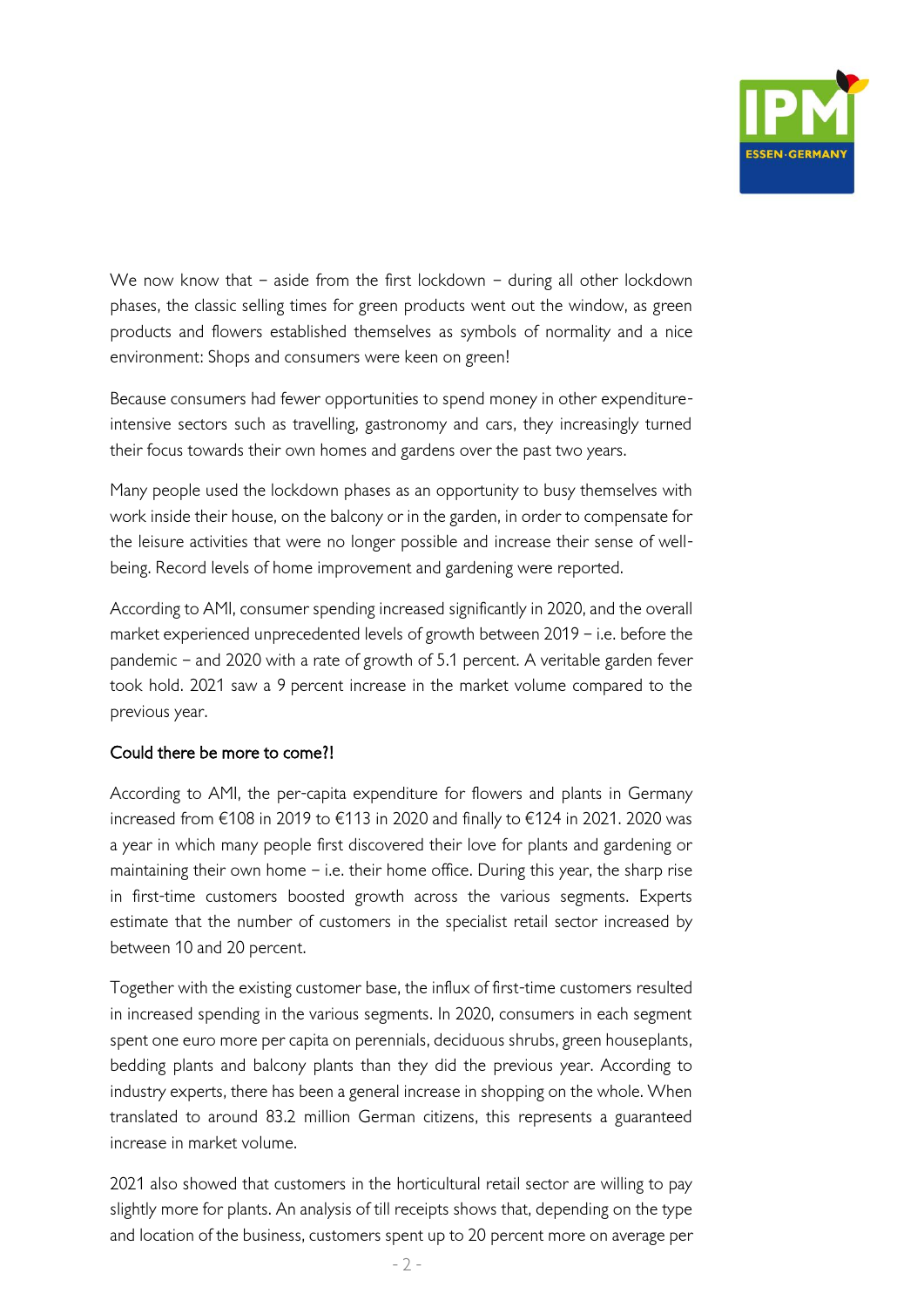

purchase compared to the previous year in 2020, which was already a strong year for sales. According to experts, the average purchase amount per receipt increased by at least 10 percent.

In terms of the customer numbers, a very high level of customers was still recorded. However, 2020 was a peak year for customer numbers, which meant that no significant increase was recorded in 2021. The record number of customers in 2020 was not surpassed in 2021.

## "Best Mother's Day ever" in the flower retail sector

In 2021, even the special selling days – apart from Valentine's day during lockdown – went very well, as shown by the flash survey about Mother's Day carried out by the Association of the German Flower Wholesale and Import Trade (BGI [Verband des Blumen- Groß- und Importhandel]). According to the survey, on Mother's Day, supply was not able to keep up with the high demand. Several large retailers reported increases in sales of up to 40 percent compared to a normal Mother's Day.

Consumers were willing to accept higher prices and long waiting times to get their hands on high-quality flowers as a gift for their mothers. Consumers' propensity to spend increased significantly. In 2021, bouquets selling for between €30 and €40 were the norm rather than the exception.

# Hungry for flowers

The purchasing behaviour seen in April 2021 is a good example of just how popular flowers and plants were among consumers in 2021. After the flower retail sector was able to open up fully again across the country in April, the amount spent on cut flowers increased by 24 percent compared to the previous year. Consumers had a hunger for cut flowers.

Business and consumer surveys conducted by the Education and Research Institute for Horticulture Erfurt (LVG) about the results of the bedding plant and balcony plant season showed that the results for 2021 were positive once again. 80 percent of those surveyed rated the season from good to very good. Due to the warm weather in March, spring business in 2021 was noticeably better than in 2020 and resulted in lots of companies needed to buy an unusually high amount of additional quantities to supplement their in-house production.

For April, the opposite was true: While April in 2020 was unusually warm, resulting in excellent sales, April in 2021 was much colder, which slowed down the number of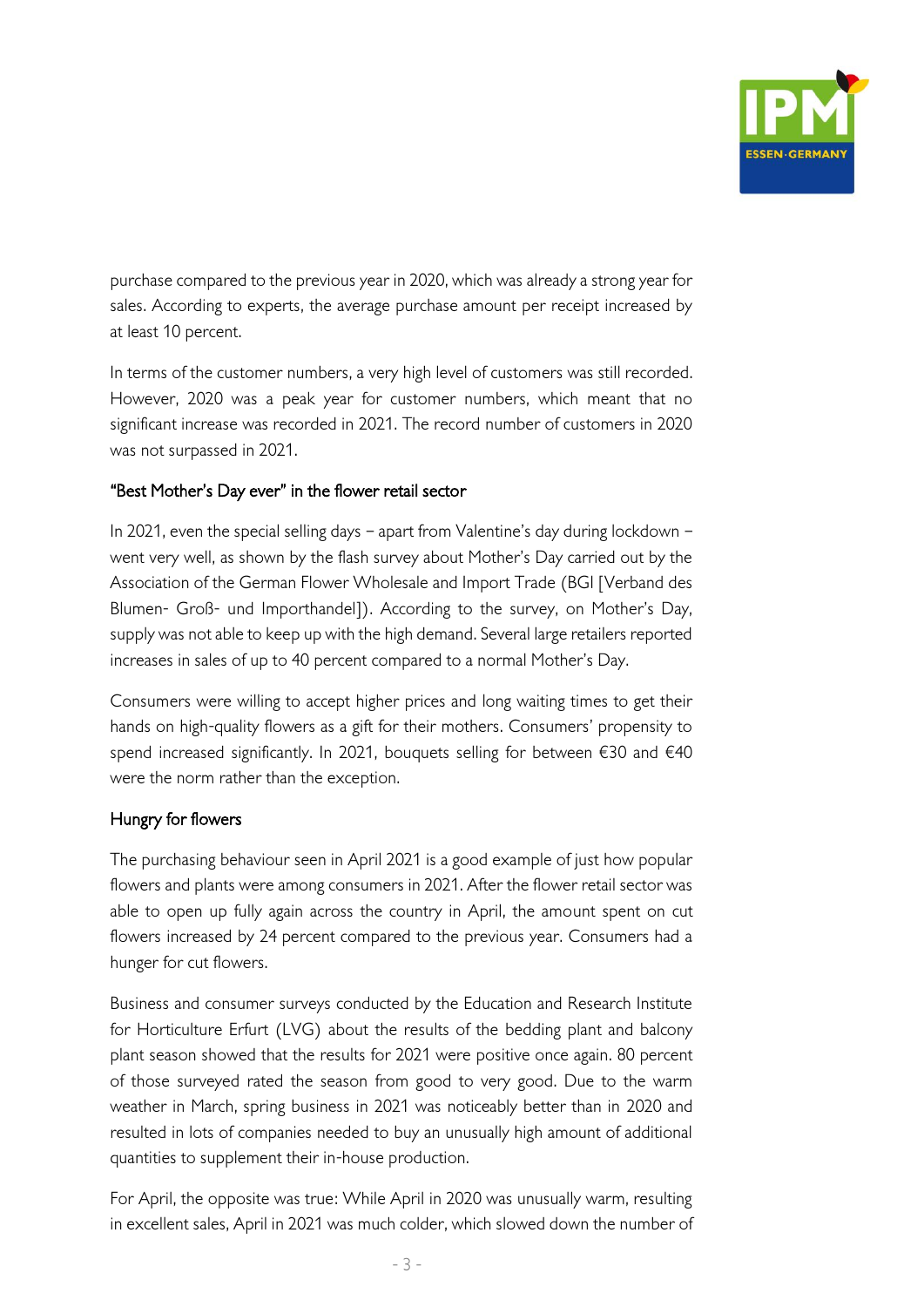

sales significantly. May, on the other hand, was characterised by good sales once again and resulted in most companies selling out of bedding and balcony plants before the end of the month.

### Knock-on effect on wholesale demand

The high consumer demand had a knock-on effect on demand in the wholesale sector. For example, Landgard – one of the largest producer cooperatives and marketing organisations for flowers and plants in Germany – has already reported an increase in sales of 21 percent for the first quarter of 2021 compared to that of the previous year. The sales revenue of €508.5 million (previous year: €420.3 million) was therefore significantly above the cooperative's planned figures for the first quarter and demonstrates the strong pace of growth in the market.

Veiling Rhein-Maas also reported a very successful start to the year after the first quarter of 2021. Their product sales revenue, which amounted to €109 million, was significantly higher than the same figure for the previous year.

However, the positive sales increases in the first quarter of 2021 were far from an inevitability. Due to the lockdown at the beginning of the year, the start to the year was very reserved for the wholesale flower and plant sector. It was only when sales businesses around the country gradually began to open back up around Valentine's Day that the desired growth came back into the picture. Due to the higher demand and good prices, it was possible for the first few weeks at the beginning of the year that had to be sacrificed to be compensated for.

Reports from Royal Flora Holland – one of the largest marketing organisations for flowers and plants which is based in the Netherlands – show how intensively and quickly the backlog demand of consumers was dealt with at the wholesale level. As a central hub for the European flower trade, the marketplace reached the turnover threshold of €1 billion in the first weeks of March in 2021 – approximately three weeks earlier than in previous years. This was also largely due to the high price level. For example, the average price for cut flowers at the beginning of March 2021 was 48 percent higher than the same week in the previous year.

After the bumpy start to the year, sales continued without interruptions through 2021, resulting in the marketing organisations Landgard and Veiling Rhein-Maas also reporting significant increases in sales for the second and third quarters of 2021 compared to the previous year and achieving positive results.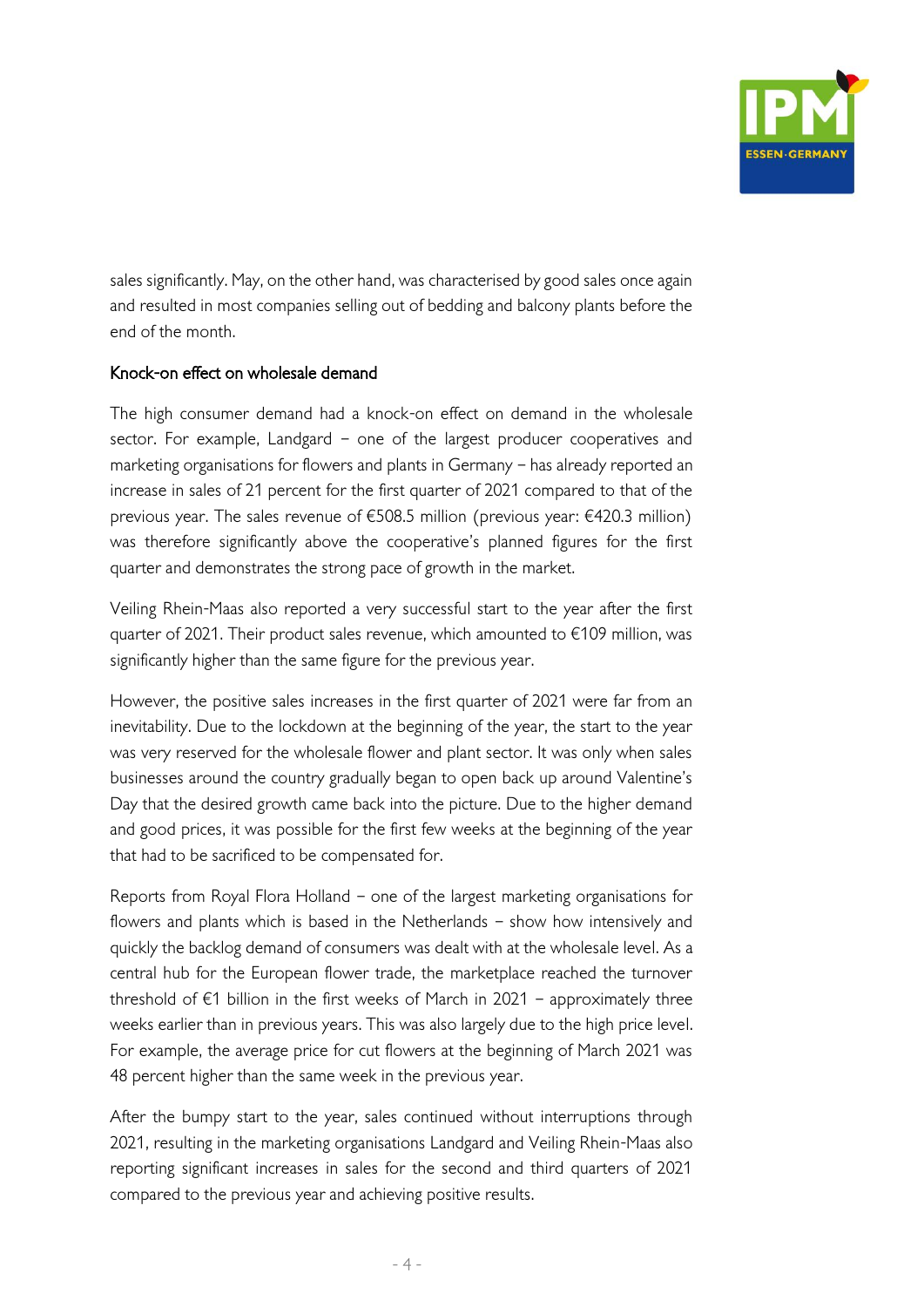

All sales channels, such as auction clock sales, clock pre-sales, distance selling, online shop and cash and carry were well received by customers from special retail and large-scale retail. During 2021, there were no periods or sales channels that performed particularly badly.

#### New sales records at the hub for flowers and plants

The Dutch Association of Wholesalers in Floricultural Products (VGB) also reported record exports of around €4.1 billion for the first half of 2021 for the Netherlands, which is by far the most important European hub for the plant sector. The record results are even more noteworthy given the higher purchase prices for flowers and plants during the relevant period of time.

Despite higher purchase prices, transports costs and administrative costs – especially due to Brexit – the total exports from the Netherlands increased by 16 percent compared to 2019, i.e. the last normal year before the pandemic. In fact, during the third quarter of 2021, an increase of 18 percent compared to the third quarter of 2019 was recorded.

## Great Britain as a surprise leading consumer

When you look at the increase in exports from the Netherlands sorted by the individual destination countries, you can see that Great Britain leads the rankings.

The demand of British consumers for flowers and plants was so large that there was a 30.6 percent increase in exports from the Netherlands to Great Britain in 2021. There was also a large demand for greenery in France. Exports to France increased by 19.5 percent. The increase in exports to Germany (8.4 percent) was significantly lower than the increases in Great Britain and France.

Experts struggle to predict the extent to which the high demand from Great Britain will continue in 2022. The fact is that flowers and plants will once again become significantly more expensive for Great Britain from July 2022 onwards. The reason for this is that, from this point onwards, the United Kingdom will introduce its "comprehensive and full monitoring of flowers and plants from the Netherlands". This means that – from 1 July 2022 onwards – in addition to the requirement for a phytosanitary certificate, plants (potted plants, cuttings, trees, perennials, cut flowers etc.) to be imported into the United Kingdom must be physically checked at border controls. This policy was originally supposed to be introduced on 1 January 2021, however, the pandemic lead to significant problems for the implementation. As a result, the introduction of these measures was delayed. Therefore, the real additional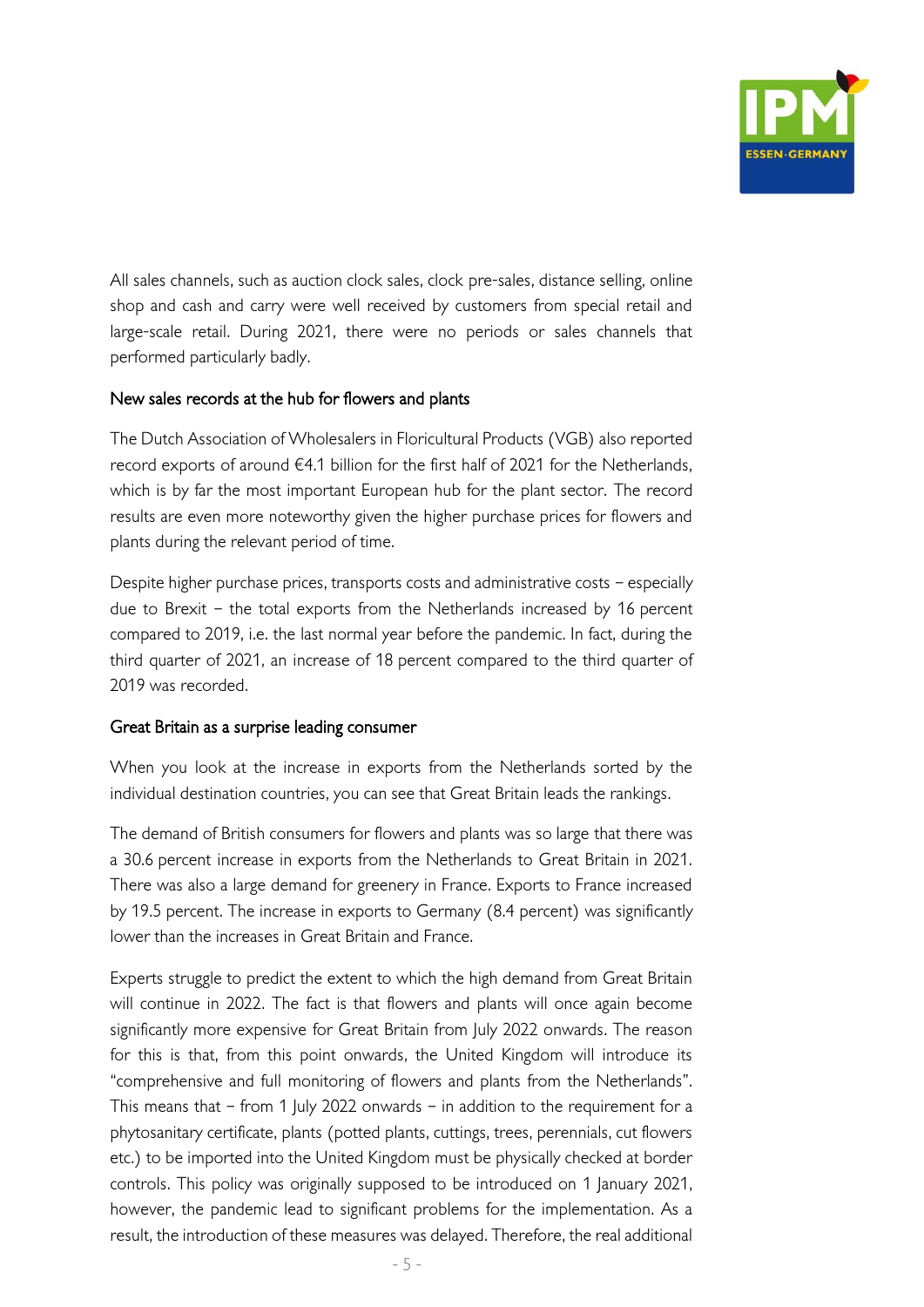

costs resulting from the increased administrative efforts brought about by Brexit will be reflected in prices from summer 2022 onwards.

Generally, at the beginning of the pandemic, exports from the Netherlands were subject to significant fluctuations due to the various lockdown periods and different regulations in different EU countries. Exports to France suffered enormously, as did exports to the USA and Russia. There was a positive trend in exports to countries in which the supply of supermarkets makes up a large percentage of exports, such as Great Britain. In 2020, the Netherlands was only able to achieve an increase in exports to four of the ten most important export countries. There was a negative trend in all other destination countries. Due to the pandemic, no reliable predictions about the trends for the coming years can be derived from the export statistics for 2020 and 2021.

### Supermarkets as a driver of growth

When you look at the sales channels for exports from the Netherlands, you can see that supermarkets make up the largest share of exports with 34 percent. Wholesale trade follows with a share of 29 percent and then garden centres comes in at third place with a share of 14 percent. Flower shops and cash & carry markets make up the lowest share of exports at 7 percent and 8 percent respectively. The remaining 10 percent share of experts is split across "other sales channels".

This raises the question of how the proportion of flower and plant sales made via supermarkets will develop over the coming years. According to initial estimates from experts, 2021 was a year in which large-scale retail, i.e. supermarkets, benefited disproportionately from the general hype around plants. It appears as though supermarkets were able to take advantage of the fact that they were the only stores allowed to sell flowers and plants during the first lockdown. During this time, they were able to establish themselves as suppliers of flowers and plants among consumers.

According to GfK panel data, large-scale retail in Germany – food retailers and discount stores – benefited from the closing down of specialist retailers during the lockdown period in the first quarter of 2021. For example, food retailers and discount stores saw an increase in the amount spent on decorative bouquets of over 80 percent compared to the same quarter in the previous year. Because decorative bouquets are ultimately a classic product group for specialist retailers, it can be assumed that at the beginning of the year/during lockdown consumers discovered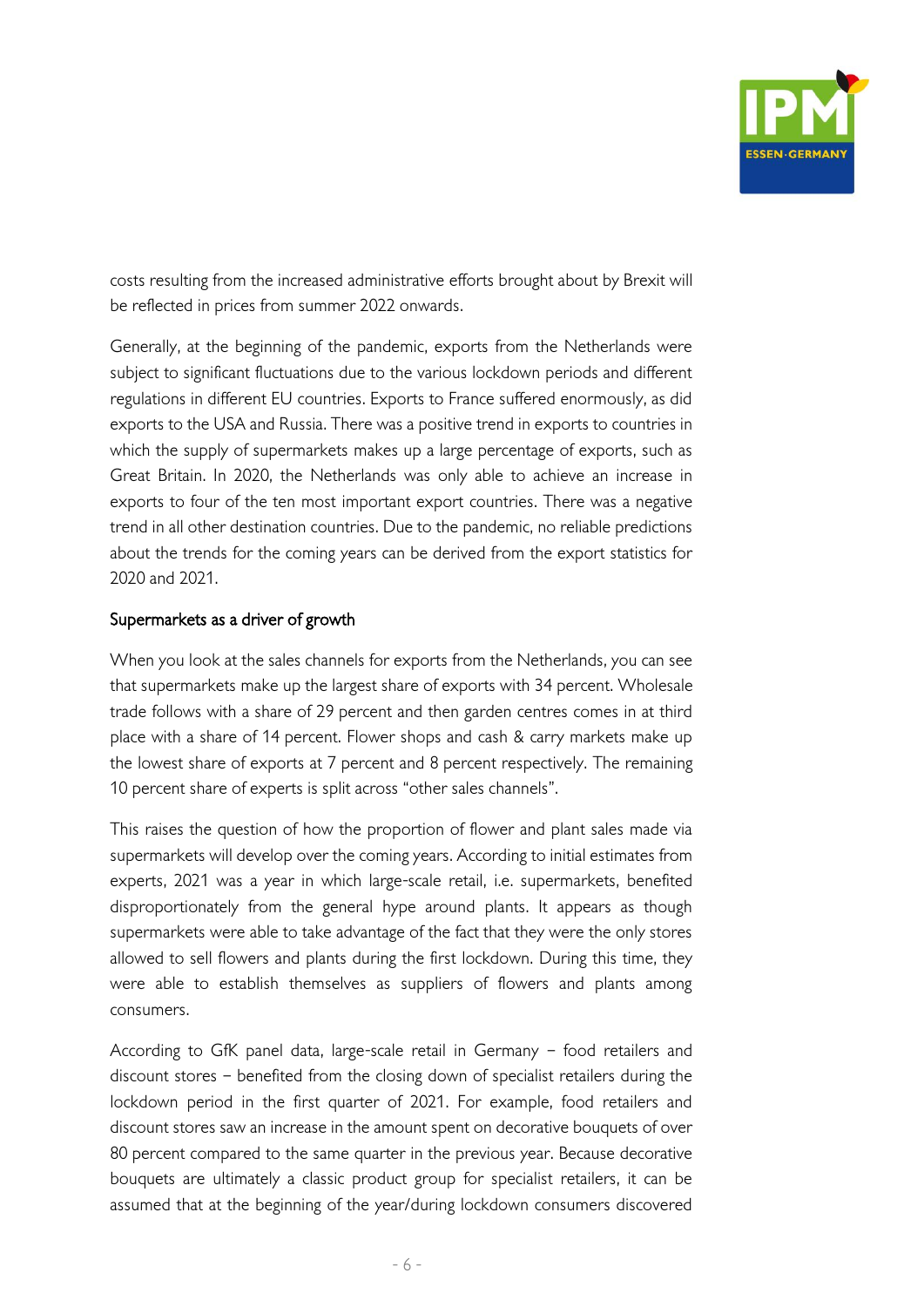

food retailers and discount stores as a new place to purchase product groups that were previously typically bought from specialist garden supplies retailers.

Even in 2020, large-scale retail experienced increases in its share of expenditure and its share of quantity for private consumers. Food retailers and discount stores increased their share by a total of 5 percent. Now, large-scale retail has a 40 percent expenditure share and a 70 percent quantity share, while specialist retail has a 60 percent expenditure share and a 30 percent quantity share.

Observations made by some flower wholesalers in 2021 suggest that the reallocation of expenditure and purchasing volumes for cut flowers to large-scale retailers will increase further. This is supported by the fact that, despite good sales figures for cut flowers in specialist flower retailers during the summer holidays and in autumn of 2021, these figures were not special. However, the demand for flowers in large-scale retailers was consistently good.

#### Fewer producers covering a smaller area

After its previous analysis in 2017, in 2021, the German Federal Statistical Office analysed the latest figures concerning the cultivation and production of ornamental plants in Germany as part of an ornamental plants survey. The results of the latest survey showed 3,120 holdings specialising in ornamental plants, which equates to a 15 percent decrease in the number of companies in 2017. The basic area for cultivation of flowers and ornamental plants was roughly 6,300 hectares, which corresponds to 4.8 percent decrease compared to 2017. With an area of 2,900 hectares – almost half of the total basic area – North Rhine-Westphalia remains a key area for production.

In terms of the products grown, there are three noteworthy developments:

- Perennials are now the most important outdoor plants, ahead of violets, pansies and heather. Growth of heather has reduced by 21.5 percent in the last five years.
- The cultivation of cacti, green plants and foliage plants increased by approximately 27 percent, almost reaching the peak figures for cultivation that were achieved in 2012.
- The cultivation of cut flowers has decreased by 9.5 percent since 2017. The cultivation area today is 2,810 hectares.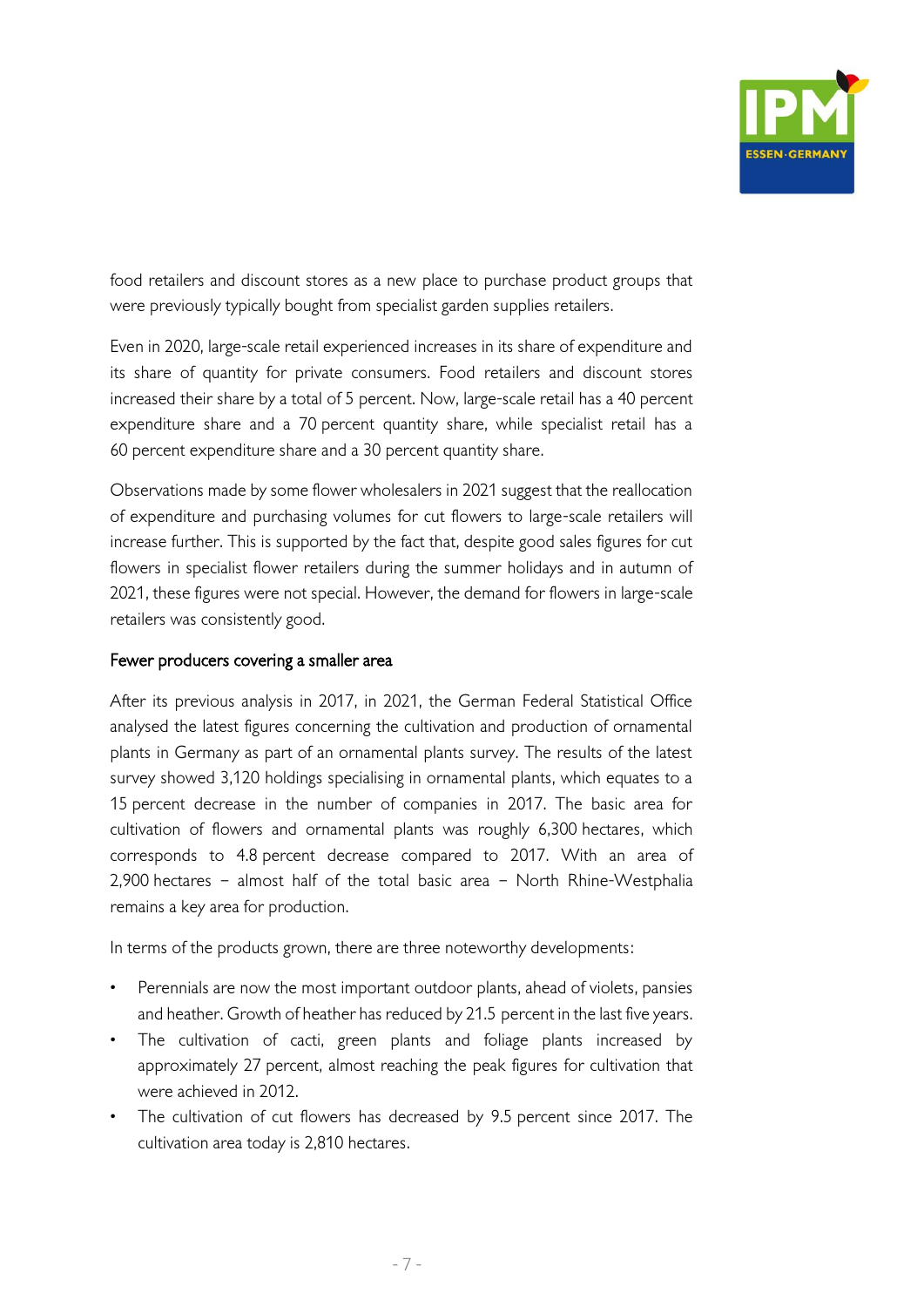

#### Staff and area are limiting factors

It remains to be seen how situation will look in terms of the cultivation areas for ornamental plants when the next ornamental plant survey is performed in 2026. Due to the current hype surrounding plants, it seems safe to assume that some producers will be flirting with the idea of gradually increasing their areas of cultivation. However, it remains to be seen whether this is realistic and logical, both in terms of the availability of personnel and the availability of cultivation areas. At any rate, the availability of personnel and cultivation areas are increasingly becoming limiting factors.

In 2021, some marketing organisations reported that they were no longer able to supply and provide logistics services for flowers and plants due to staff shortages. Even outsourcing these services to logistics service providers proved unsuccessful due to personnel shortages in the upstream and downstream supply chain. The stability of the supply chains was already at risk due to personnel shortages in 2021. The picture is much the same at the production level.

In terms of the expansion of cultivation areas, in addition to the problem of physical availability, there is also the issue of how the new areas will be funded. According to the Federal Office for Agriculture and Food, leasing rates for agricultural land in Germany have more than doubled over the last ten years. Purchasing prices for agricultural land increased even more steeply during this period. For example, where 1 hectare of land would have cost €11,854 on average in 2010, the same amount of land in 2020 would cost €26,777.

It is difficult to say whether the further increasing leasing rates and purchase prices will be reflected in the retail prices of flowers and plants. The fact is that, as was the case before, it remains difficult to establish adequate prices for flowers and plants, despite the fact that 2020 and 2021 have shown that trade customers and consumers are willing to accept slightly higher prices and price thresholds that have held firm for decades have suddenly been surpassed.

#### Prices for plants increased significantly

The Education and Research Institute for Horticulture Erfurt (LVG) also recorded the prices for the bedding plants and balcony plants season in 2021 and attested to the fact that further price adjustments were a possibility for 2021.

At the consumer level, prices for bedding plants and balcony plants were at least stable and, in some cases, increased compared to the previous year. In many areas,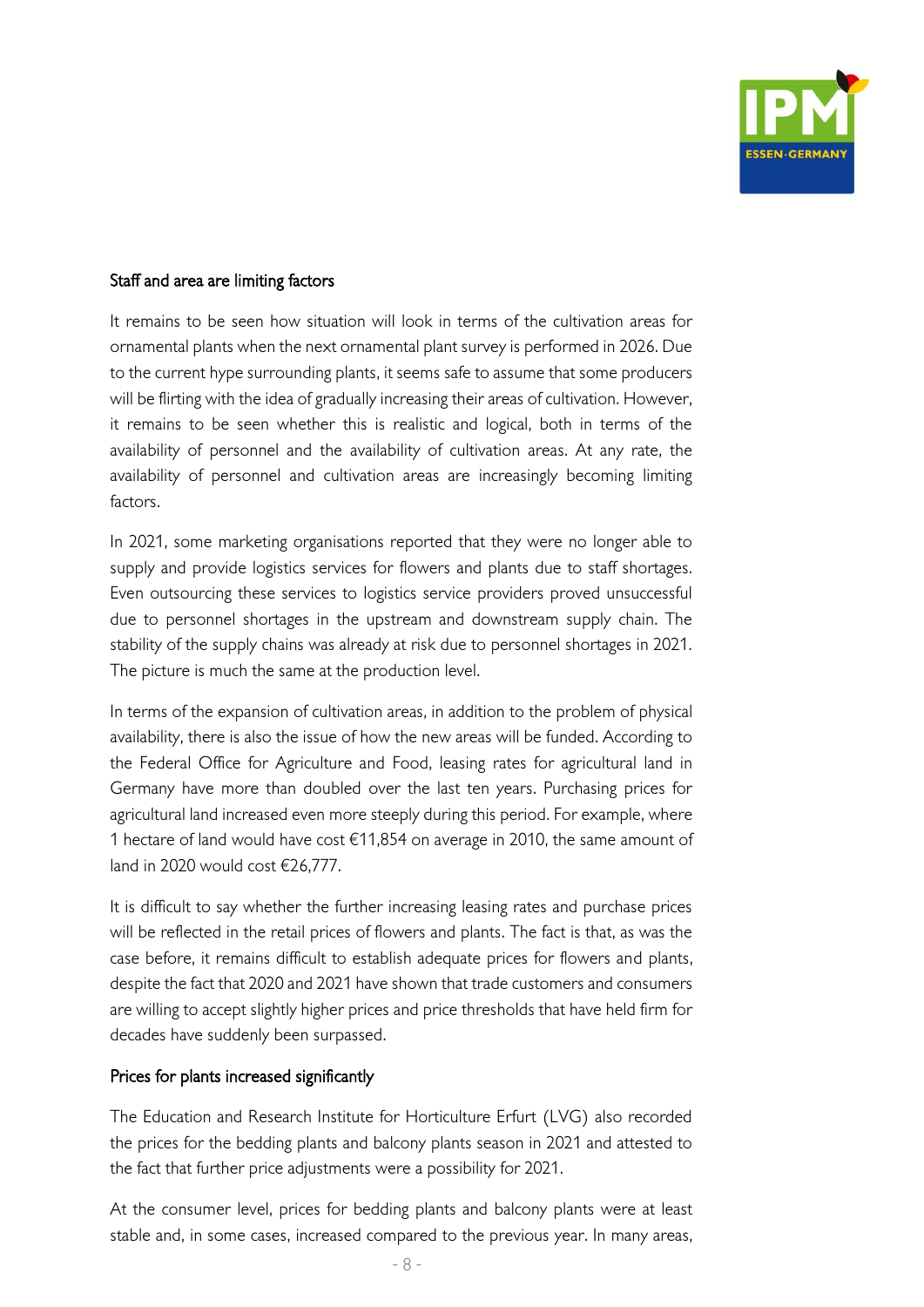

price increases of 5 percent were successfully implemented with little resistance from consumers.

When looking at an average of all product ranges, a price increase of 13 cents per pot was observed. Therefore, in 2021, the average price per bedding plant or balcony plant was €2.62 rather than €2.49.

The fact that a threshold value of  $\epsilon$ 2.49 was often used for bedding and balcony plants shows that other threshold prices increased significantly, resulting in a price increase of 13 cents per pot.

Necessary price adjustments were also successfully implemented in 2021 in retail tree nurseries. Even sales prices for specimen plants were corrected upwards due to increased purchase prices. In isolated cases, price increases of 100 percent were achieved through attractive and high-quality presentation and accepted without complains by customers.

Even wholesale flower markets reported increased prices. Here, the prices were at least at an equally good level as those in 2020, and in some cases they showed increases of 10 percent.

## Current price level is insufficient to compensate for increased production costs

However, initial analyses by the Centre for Business Management in Horticulture and Applied Research in Hanover (ZBG) showed that the current price level is not high enough to compensate for the increased production costs. This was reflected in the balance sheet of many companies at the end of the year.

At the beginning of 2021, reports of raw materials shortages were already doing the rounds in a number of industries and companies. In the case of construction materials, metals, plastics and semiconductors in particular, the demand brought about by the global economic revival far exceeded supply. The consequences of this were and continue to be delivery difficulties, delivery delays and price increases.

It is very difficult to think of a product or service that is not affected by the increasing costs of raw materials. It stands to reason, therefore, that the horticulture sector must also factor these increased costs into its calculations.

Everyone is aware of the increasing logistics costs (10 to 20 percent more expensive compared to the previous year), increasing heating costs (heating oil 50 percent more expensive than in the previous year) and increasing costs for plant pots (20 percent more expensive than in the previous year), however, not all plant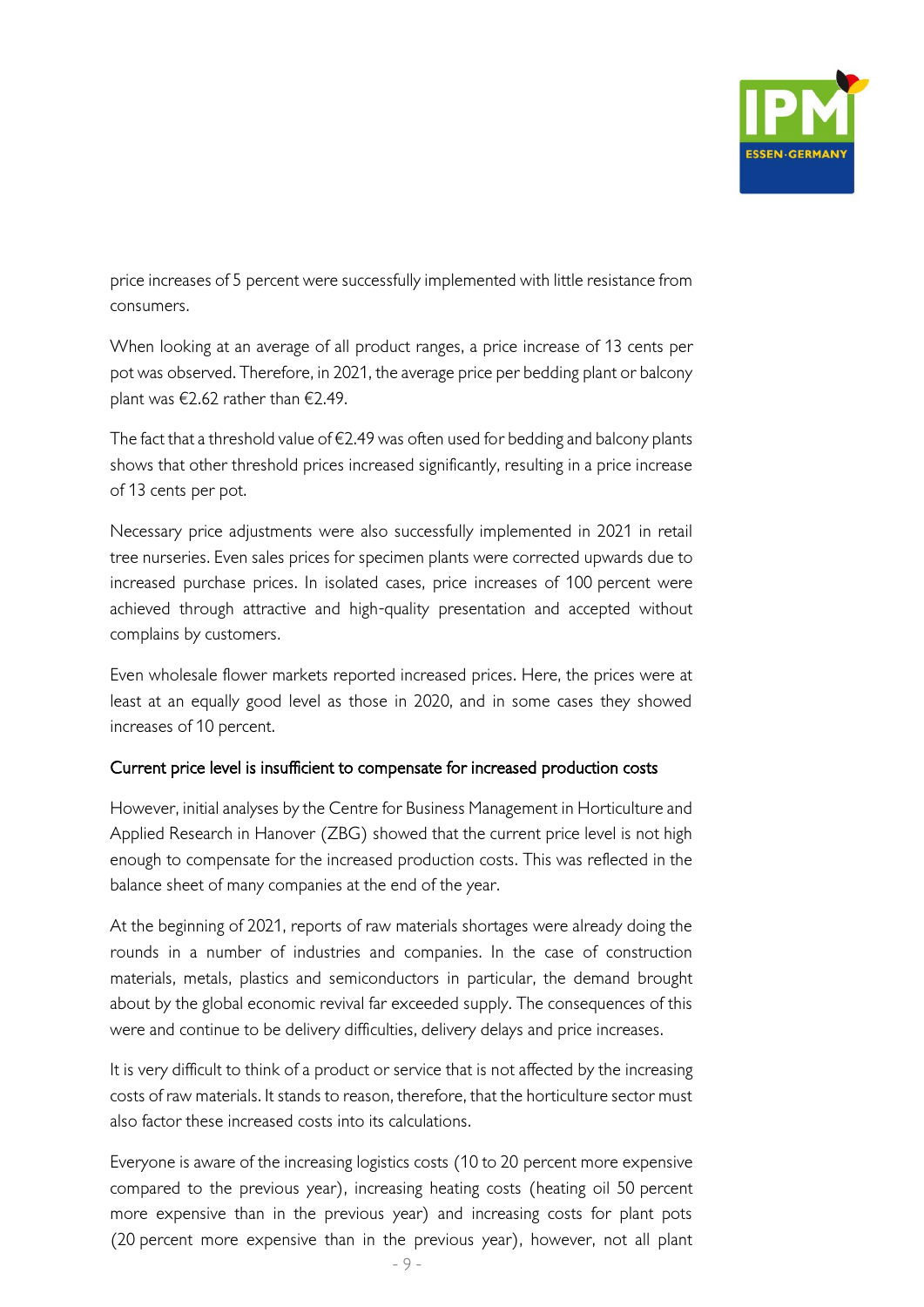

nurseries pass these costs on to customers As a result, the average price increases of 10 percent for flowers and plants are not enough to cover the increased production costs in most cases.

As early as 2020, the Centre for Business Management in Horticulture and Applied Research in Hanover (ZBG) pointed out that even though all horticultural businesses had significantly higher sales figures, this did not always translate into more profits. Quite the opposite, in fact: 33 percent of the horticultural businesses achieved significantly lower profits than in previous years despite the "explosion in sales". The situation is expected to become even more critical as a result of further increases in production costs in 2021.

### Plants and gardens are more relevant than ever

Regardless of the price situation, the trend towards having more plants in home environments is continuing unabated. Green plants in particular are experiencing a renaissance.

For example, industry experts, such as those from the Fachverband Raumbegrünung und Hydrokulturen (FvRH) (EN: specialist association for indoor plants and hydroculture), found that the trend towards improving one's home with green plants is continuing. This trend was already observed before the COVID-19 pandemic hit, but has been amplified by the restrictions of the pandemic.

Driving factors behind the trend include sustainability, upcycling and a desire to have more nature and life in our personal surroundings or urban jungle. When it comes to sustainability in particular, more and more people are recognising that green plants can live for a very long time when they are cared for properly, which has a positive effect on our well-being and on the climate.

The FvRH association reported sales increases of five to ten percent per year over the past five years in this product range – which was viewed as a shelf warmer just a few years ago.

Green plants with large leaves are particularly popular with consumers (Monstera, Ficus, Philodendron, etc.). In September 2021, sales of Monstera increased by 60 percent compared to 2020. The demand for rare plants and split-leaf green plants also increased continuously.

Thankfully, the increasing demanding is not just down to the younger private customer base, looking to spruce up their home office. It also due to commercial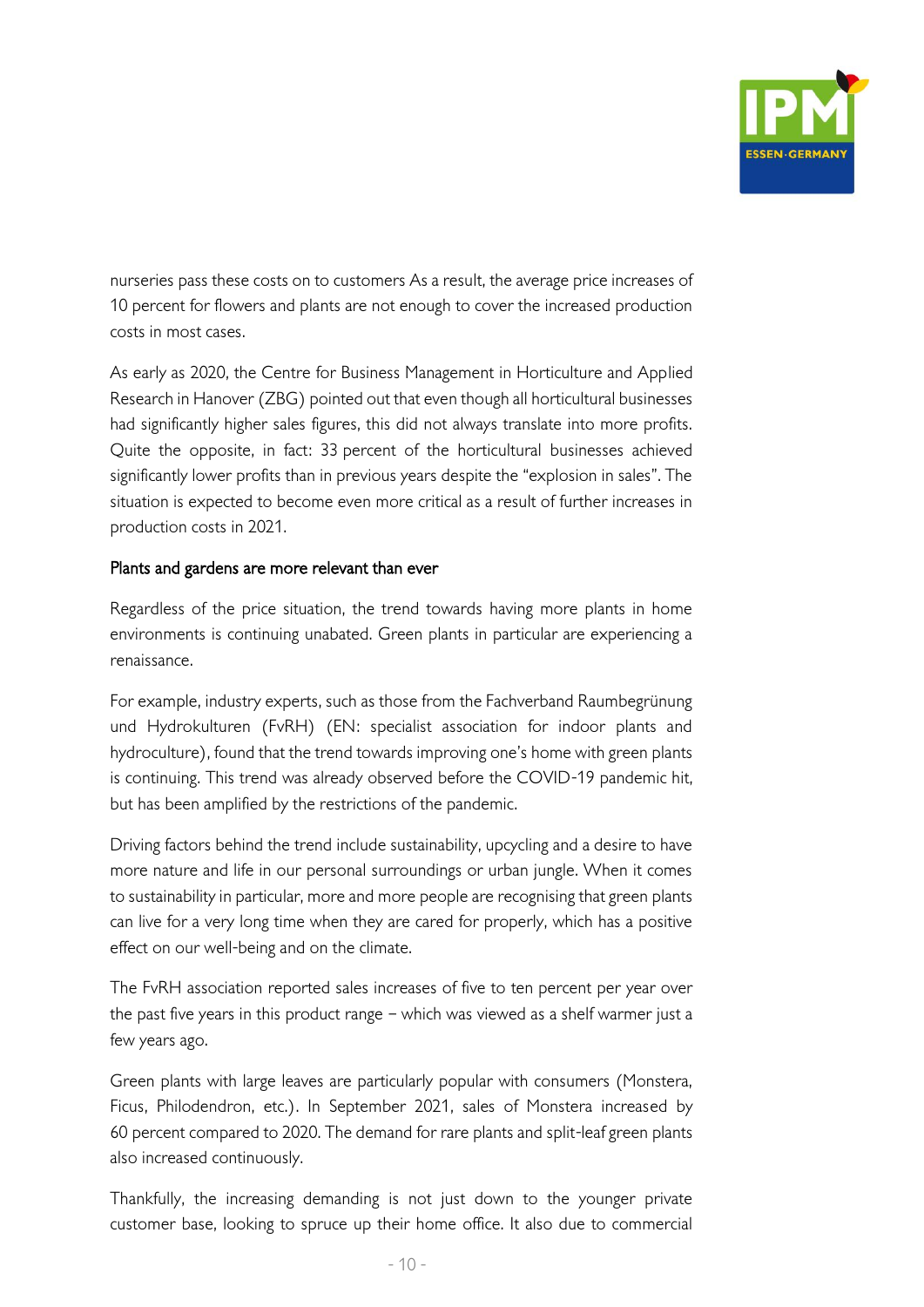

customers that are increasingly viewing green interior spaces as a means of promoting well-being and using this as a method to make themselves more attractive as an employer. As a result, demand is increasing significantly.

In August 2021, the Flower Council of Holland commissioned an exciting and representative market research project into consumers between 18 and 70 years of age and the topic of green plants in the home office. This research project didn't just focus on consumers in Germany, but also in the Netherlands, France and Great Britain.

The result: 68 percent of those surveyed consciously placed one to two plants in the area of their workplace. The result showed that women in particular like to surround their home office with plants. It was not uncommon for the women surveyed to have up to five plants in their immediate surroundings. One interesting finding is that 26 percent of those surveyed first decided to buy plants for their home office during the pandemic. In Germany, this figure was 32 percent.

Lots of these respondents who will continue to work either entirely or occasionally from home stated that they will continue to buy plants for their home office in 2022. While 50 percent are still considering what they will purchase, 17 percent already have concrete plans. Therefore, it can be deduced that the demand for plants for the home office has not yet reached its peak.

The Flower Council of Holland developed a campaign based on the results of the research project: "Thanks plants – for making my office feel more like home!" is therefore a logical interpretation of consumer wishes and will continue to fuel demand.

#### Gardens and parks are important for well-being

In addition to plants for the home office, one's own garden or just green areas in general have become increasingly important during the pandemic. Hochschule Geisenheim University conducted a study into this directly after the first lockdown in 2020. In total, around 500 people from all segments of the population – i.e sorted according to age, gender, income and region – were surveyed about the importance of gardens and green spaces during the coronavirus pandemic.

The results were clear: The respondents with a garden (53 percent of those surveyed) have a higher average level of contentment with their life than those without a garden. In addition, more than half of all of the garden owners surveyed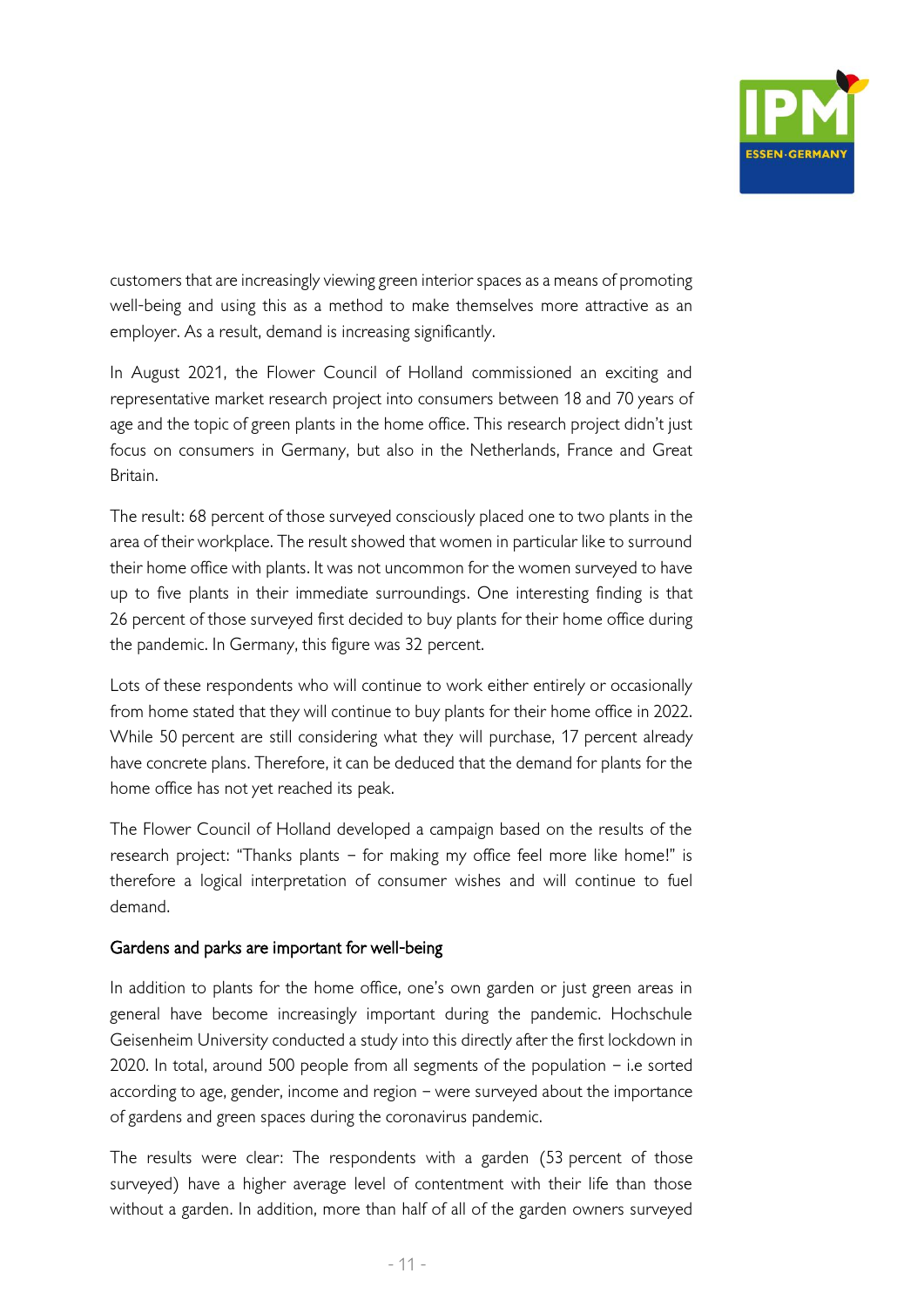

stated that their garden has been more important to them during the pandemic than it had been the previous year.

Individuals without a garden stated that the public green spaces held a similar importance for them as their own garden would. On average, they spent around nine hours per week relaxing and playing sport out in the open.

The importance of green spaces and urban forests also increased for half of the garden owners. In addition to spending an average of eight hours in their own gardens for hobbies, they also spent around nine hours per week in green spaces and urban forests, which means that they spent almost twice as much time outside in nature as they did before the pandemic.

The real estate market also provides evidence for the important role that gardens play in our lives currently. During lockdown, it was observed that houses with gardens sold much quicker than apartments without a balcony or garden.

## Green quality of life

It is becoming increasingly apparent that plants and gardens are considered to be an important factor in people's quality of life. For example, the city of Copenhagen has decided to renovate some streets in the middle of the city and turn them into parks. Barcelona has also had initial successes in creating pedestrianised streets with beautiful greenery.

Paris has set itself the objective of becoming a "15-minute city". According to this concept, all public facilities in a major city should be within a 15-minute walk from one's home. Parks and greenery are firmly anchored within this concept.

## Young people are becoming increasingly interested in greenery

Green occupations are becoming increasingly attractive for young people. As a result, according to the Federal Office for Agriculture and Food, the number of trainees in the horticultural sector has been increasing since the start of the COVID-19 pandemic and now stands at over 13,000. Experts attributed the increased popularity of the profession to climate change and the discussion surrounding the environment, both of which are making young people think more about plants and food, and giving them more of an insight into the green sector.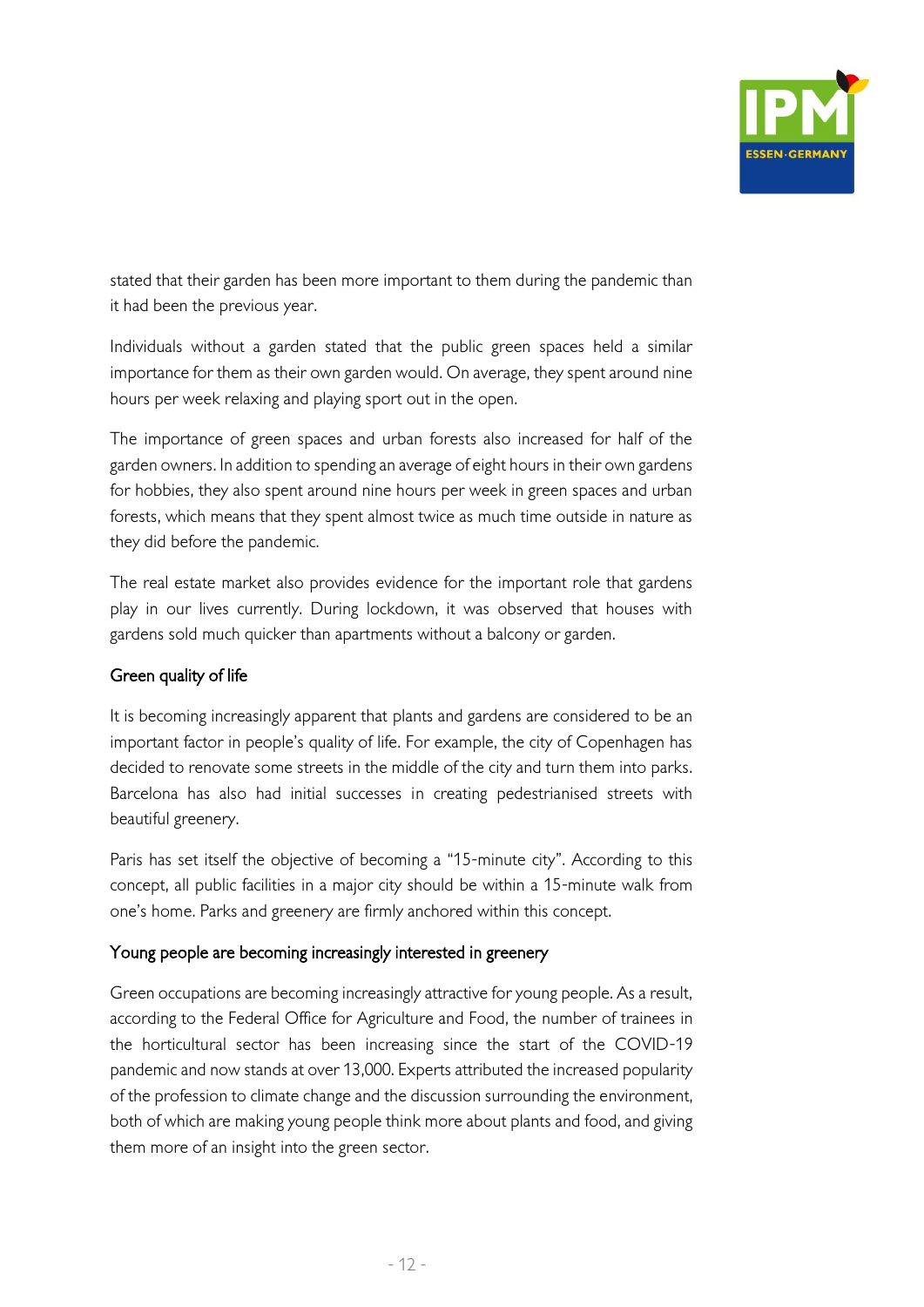

#### Bloggers create more hype for greenery

The interest in all things green is not just down to climate change and the discussion surrounding the environment, but is also partly due to the activities of various influencers and bloggers that have increasingly discovered a love for all things relating to plants and gardens over the last two years.

If you're looking for evidence of how on-trend horticulture is at the moment, then look no further than the 30 gardening bloggers who met up for the first time as a community at the Park of Gardens in Bad Zwischenahn to discover and report on the world of plants.

#### Turning the initial boost from coronavirus into sustainable demand

Even though the hype surrounding flowers and plants certainly wasn't all drummed up by the industry itself, but was more a result of the pandemic, there are early indications that the suddenly increased amount of interest in greenery will have a long-term impact.

The summer months of 2021 provide an example of why this is believed to be the case. During this period, despite consumers once again being able to travel as they used to be able to, the demand for flowers and plants at wholesale flower markets stayed at around the same level as it was in the record year of 2020, when the majority of consumers were not allowed to travel, which led to them choosing to make their own gardens, terraces and balconies look nice with plants. This shows that consumers learnt to appreciate flowers and plants in the summer of 2020, and therefore viewed the purchase of these items in 2021 as a given.

This "sustainability of the plant trend" is even more evident when one takes into account the sales declines for the German building supplies and garden supplies stores in the Heimwerken, Bauen und Garten (BHB) trade association. According to the BHB trade association, the sector achieved 16 percent less revenue in the first half of 2021 than it did in the previous year. This is attributed to the fact that consumers' desire to renovate their homes was decreased, on the one hand, by poor weather conditions and high prices for raw materials, and on the other hand, by the fact that this desire had to be weighed against consumers' desire to travel. As a measure to counter this development, one major DIY store is targeting children and youths with a YouTube campaign to win over this age group as future customers.

While DIY stores are losing out in favour of the old behaviour patterns of consumers, living green plants are certainly not on the losing team. However, it remains to be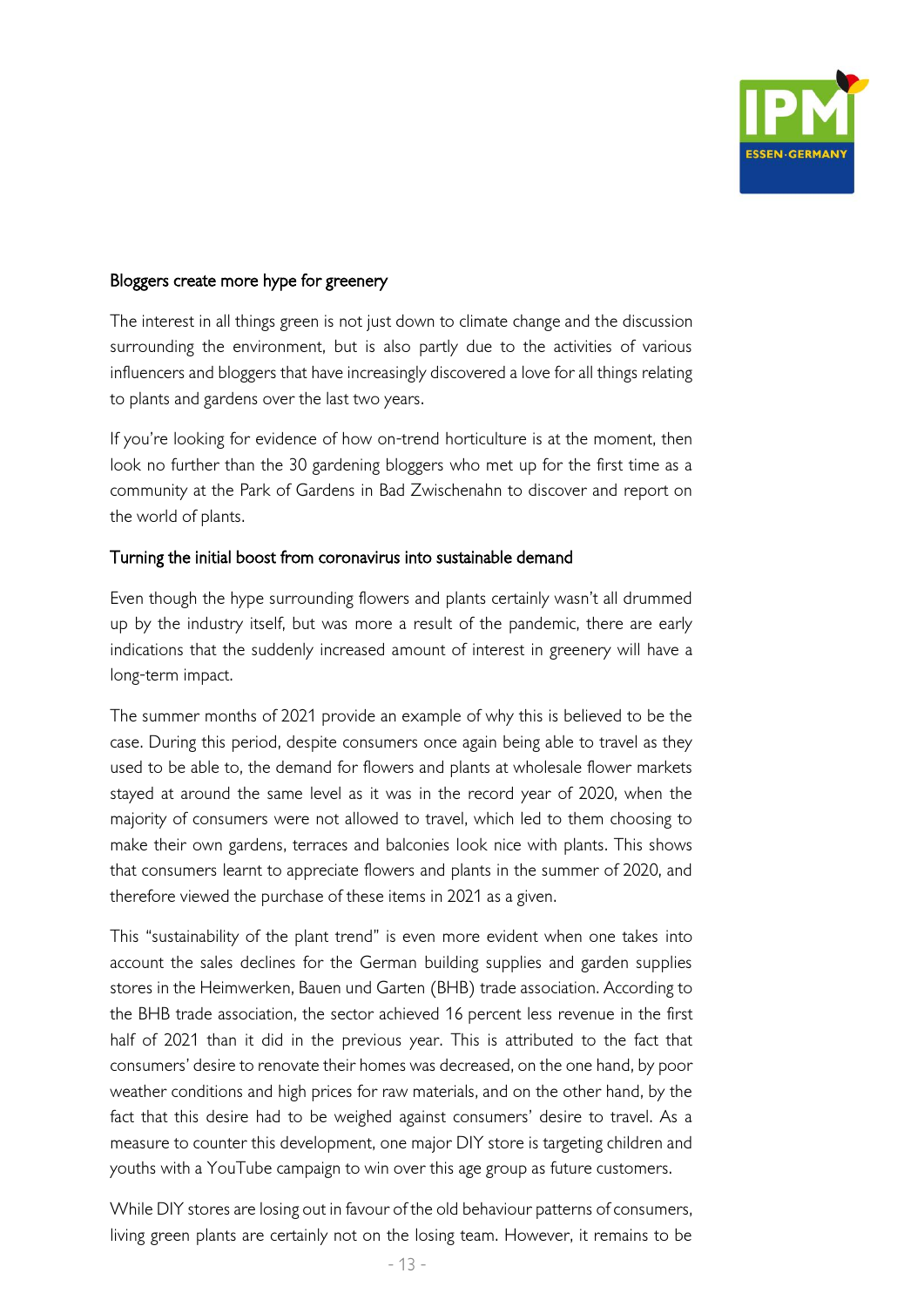

seen how the sales of specimen plants will develop over time. According to experts, large planting areas in garden seem to be a thing of the past. People are increasingly replanting instead of starting from scratch and planting new specimen plants and trees.

# A glimpse into the future: How will things develop?

Even though the weather is definitely the most important factor influencing demand for flowers and plants, there are also other influencing factors: One of these is the general state of the economy. When it comes to predicting future demand, therefore, it is essential to consider important economic parameters.

The German economy is growing again and slowly recovering from the 2020 economic slump brought about by coronavirus. However, the economic upturn in 2021 may be less pronounced than previously hoped. Accordingly, for their economic forecast for 2021, the former federal government joined forces with leading economic research institutes and revised the level of predicted growth to a significantly lower level. They are now predicting an increase in gross domestic product (GDP) of 2.6 percent in Germany. In April, the government were still predicting growth of 3.5 percent. For 2022, however, the government is now expecting to see growth of 4.1 percent, rather than the previously predicted 3.6 percent.

The main reasons given for this correction were the ongoing coronavirus pandemic, supply bottlenecks and shortages of raw materials. Therefore, significant economic recovery is not expected to take effect until the coming year. Furthermore, it remains to be seen how the nationwide restrictions put in place to tackle the fourth wave of coronavirus will affect the economy further down the line.

The prices for mineral oil products and other energy-based raw materials, which have increased significantly compared to the previous year, are further reasons for the constantly high level of inflation since July 2021. As a result of these factors, in November 2021, consumer prices in Germany increased by 5.2 percent compared to the previous month. Nevertheless, the decrease in value added tax compared to the previous year introduced in response to the coronavirus pandemic and the price decreases for many goods resulting from this must be taken into consideration in this comparison.

In contrast, the job market is on the path to recovery. According to preliminary calculations by the German Federal Statistical Office, in October 2021, around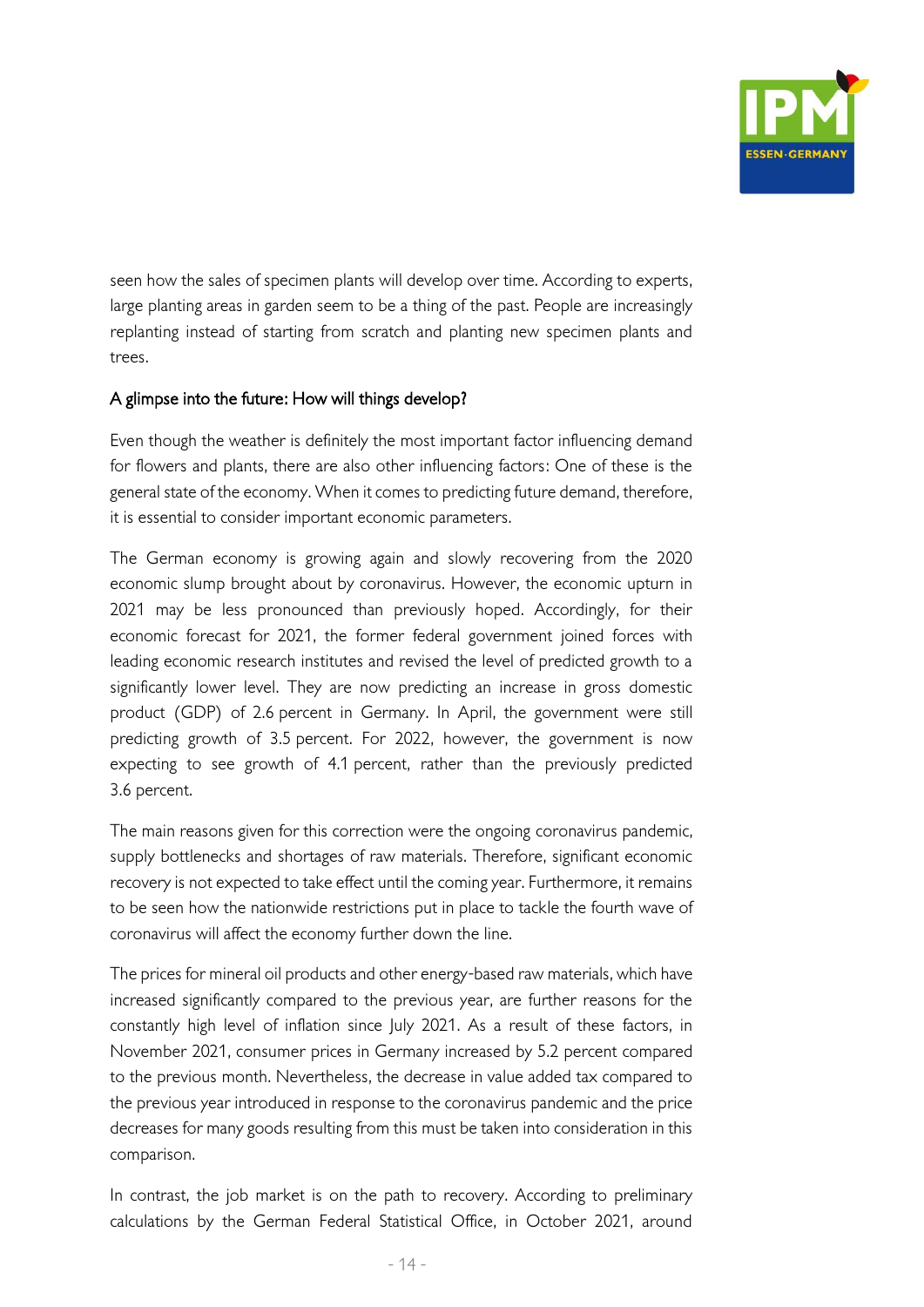

45.2 million people living in Germany (domestic concept) were in employment. Despite this positive development, the number of persons in employment is still below the coronavirus pre-crisis level. On a seasonally adjusted basis, the number of persons in employment in October 2021 was down by 0.8 percent, or 368,000 persons, on February 2020, the month before the coronavirus crisis began in Germany. In November 2021, there were 302,000 fewer persons in employment – or a 0.7 percent decrease in employment – on a seasonally adjusted basis compared to February 2020.

Nevertheless, there is a marked positive trend. For example, taking seasonal adjustments into account, unemployment and underemployment decreased significantly in November 2021 (day of the count was 11 November) compared to November 2020. In November 2020, the unemployment rate was 5.9 percent, while in November 2021, this figure stood at 5.1 percent.

However, there are notable differences between the federal states. While an unemployment rate of 9.9 percent was recorded in Bremen, in Bavaria, the unemployment rate was three times less at 2.9 percent.

When compared against other countries, Germany is performing well. Adjusted for seasonal and irregular effects due, for instance, to weather conditions or strikes, the number of unemployed persons in Germany – calculated by the German Federal Statistical Office in accordance with the ILO employment concept – stood at 1.4 million persons in October 2021, which corresponded to an unemployment rate of 3.3 percent. Out of the EU member states, the Czech Republic recorded the lowest unemployment rate with 2.6 percent, while Spain recorded the highest rate of unemployment with 14.6 percent.

#### What consumers will love

Assuming that the economy remains stable and that customers continue to consume at a similar level, the question remains as to which products will be in particularly high demand in 2022.

Considering the fact that there aren't really any "flop sellers" at the moment, it is difficult to make predictions in this regard. However, certain trends can be predicted:

In general, 2021 has shown us that the top sellers from before the pandemic will continue to experience increased demand and their popularity is likely to increase even further in 2022. According to the findings from this year, flowering perennials,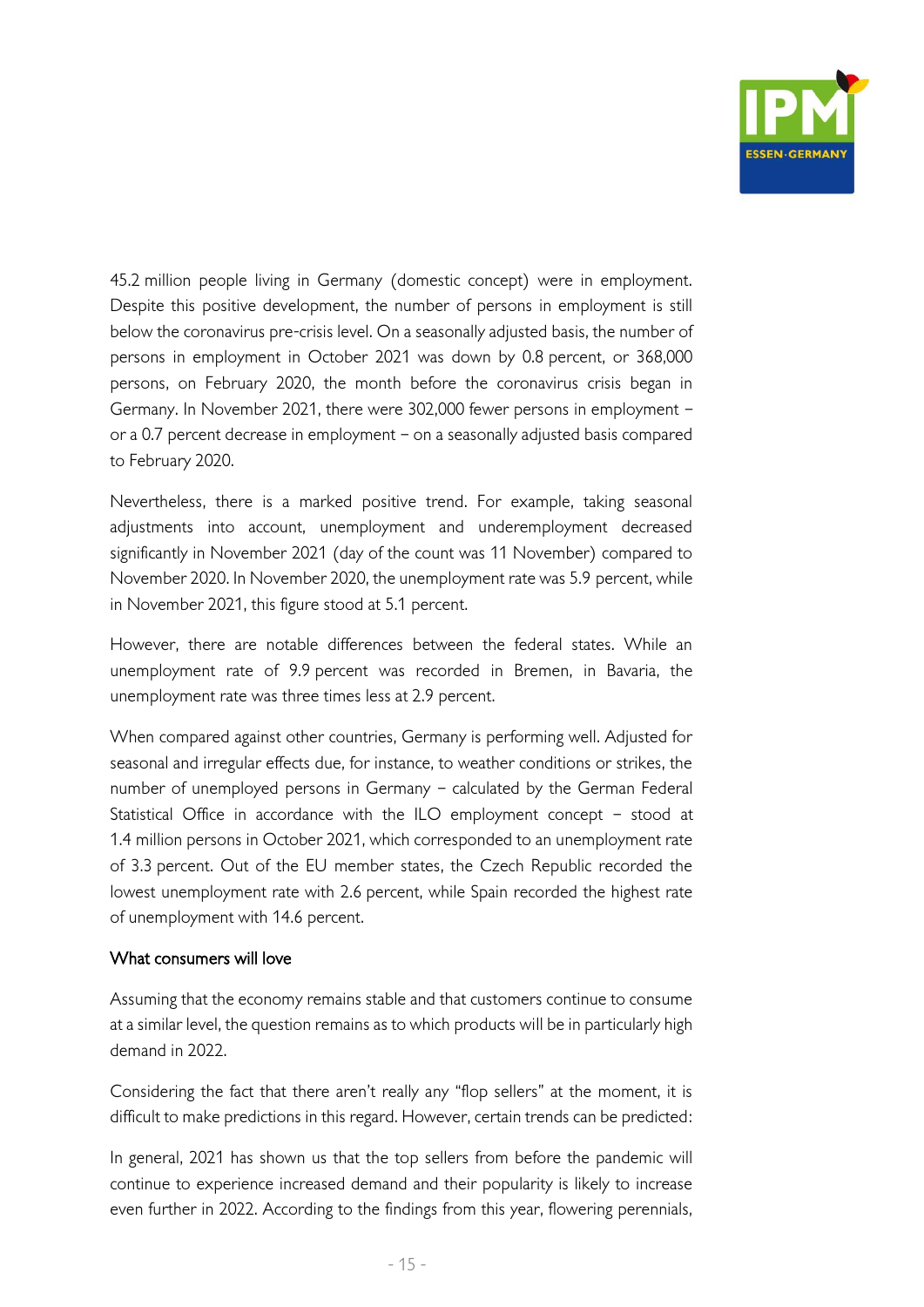

bedding and balcony plants, herbs, vegetable plants and snack garden plants will continue to perform particularly well.

One thing that is noteworthy is the fact that larger plants are in particularly high demand. For example, experts have observed that consumers are now more likely to want lavender in a 2-litre pot rather than in a small T12 pot.

"Ready to enjoy" is an increasingly important topic in the sector. In 2021, garden centres noticed a significant increase in sales of items that could be given as gifts or used for celebrations. In terms of celebrations, the items tended to be in a small container but with elaborate flowers and plant decorations. This observation was also confirmed by Veiling Rhein-Maas, who reported that the trend towards high-quality trays and arrangements would continue to strengthen in the third quarter of 2021.

In addition, the trend towards easy-care plants increased yet again in 2021. The topic of insect-friendly plants also gained momentum as part of the coronavirus pandemic. This trend is expected to increase further in 2022 due to the wide public discussions surrounding climate protection.

In general, consumers appear to be shopping more consciously. Sustainable and individual products are increasingly in demand. According to experts, even over 50s are sensitive to the topics of sustainability and organic products and are increasingly interested in such products.

The sparing use of natural resources during the production of flowers and plants has been an important factor for several years and continued to gain in importance in 2021. Reducing the use of peat and plastic is an important topic for all gardeners.

#### Sustainability as a trend

The 2021 Sparkassen (savings banks) report once again analysed the industry and concluded that, in addition to location, quality of product range and advisory expertise, sustainability, regional product origins as well as environmentally and socially responsible production are important factors for success in the green economic sector.

Due to the climate crisis and the subsequent shift in values towards more ecological sustainability, the concept of gardening in harmony with nature has become increasingly more important in 2021: Using rain water to water your garden and plants, using your own compost as a means of natural fertilisations and creating a habitat for insects that reflects their natural habitat by using regional and native plants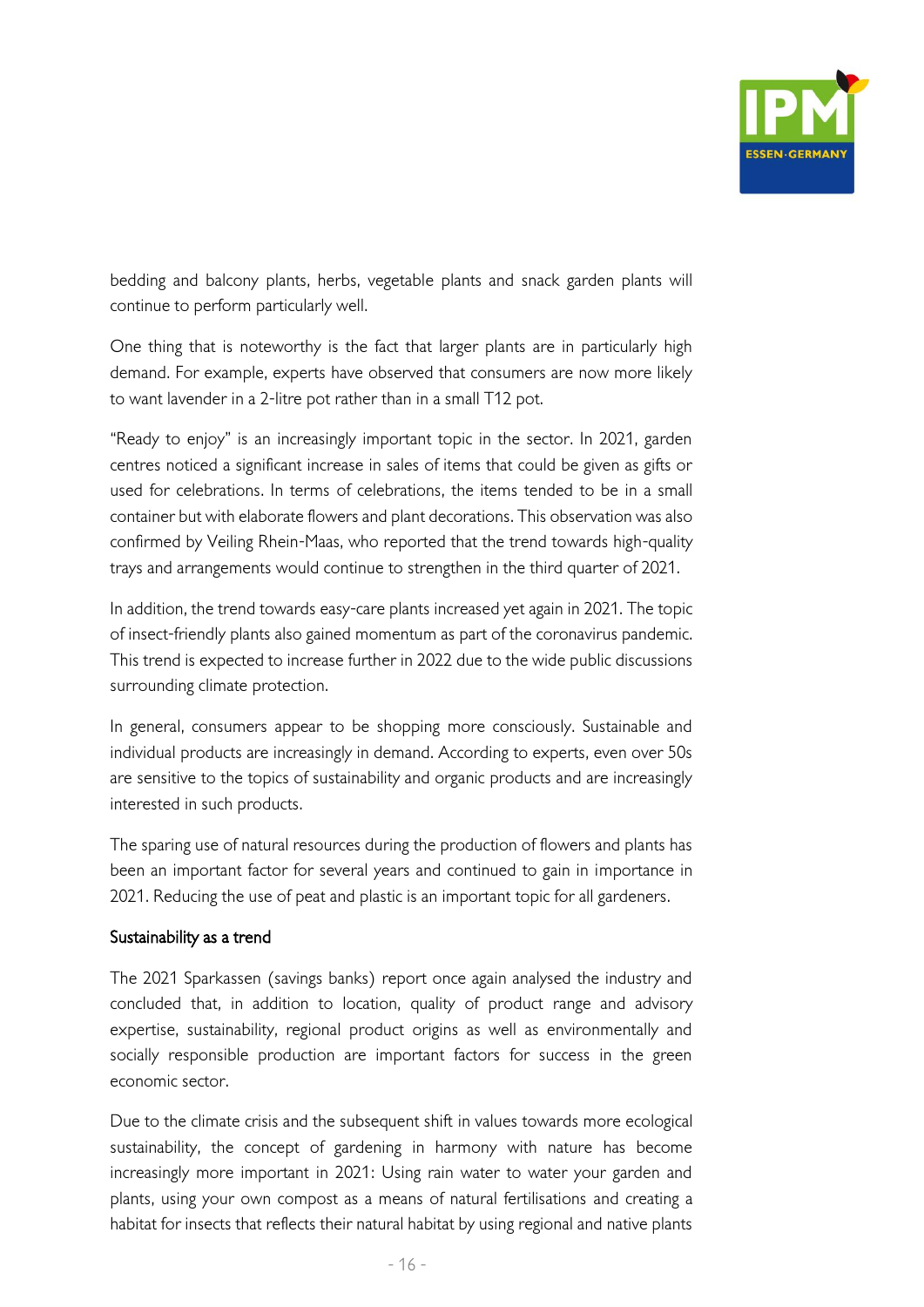

are just some of the topics that have come to the forefront. There is an increasing need for plants bought for one's own garden to be hardy, so that they are able to withstand the changes to the climate.

As in previous years, the topic of digitalisation for the purpose of reducing the use of resources remains an important topic for both consumers and horticultural businesses. For example, robotic lawn mowers or digitally controlled irrigation systems are used in some gardens. In terms of production facilities, drones are employed as a means on enabling the targeted used of plant protection products and fertilisers.

#### Gardening as a means of counteracting the negative effects of the pandemic

A study performed by Hochschule Geisenheim University showed that during the first year of the COVID-19 pandemic, time spent in gardens, on balconies and in public green spaces was an important part of people's free time and provided a means of counteracting the effects of being forced to work from home and stay inside during lockdown phases. According to the German company Statista, in 2021, around 15 million people aged 14 and over in Germany spent time working in the garden several times per month, and around 9 million people did work in their garden several times per week. The number of people that never do any gardening in their free time has decreased by around three million in the last five years.

And why are people spending so much time in their gardens? The industry knows the answer: Gardening has demonstrable positive effects on our health. The increasing amount of media on the topic of gardening is evidence of its increasing popularity. For example, National Geographic recently published an article about how gardens can help to relieve both the mental and physical stress that we experience during lockdown. Gardening also increases our sense of self-efficacy. It shows us the real-life results that our actions can have.

## The shift in values continues

The recent increase in appreciation for green spaces is also having an impact on the consumption of gardening products. In June 2021, the German company Statista performed a survey in which they questioned people in Austria about the expected changes in trade and consumer behaviour due to the COVID-19 pandemic. The responses to the survey reflect the shift in values that has occurred in recent years: 52 percent of those surveyed predicted a stronger focus on regionality and 40 percent on sustainability.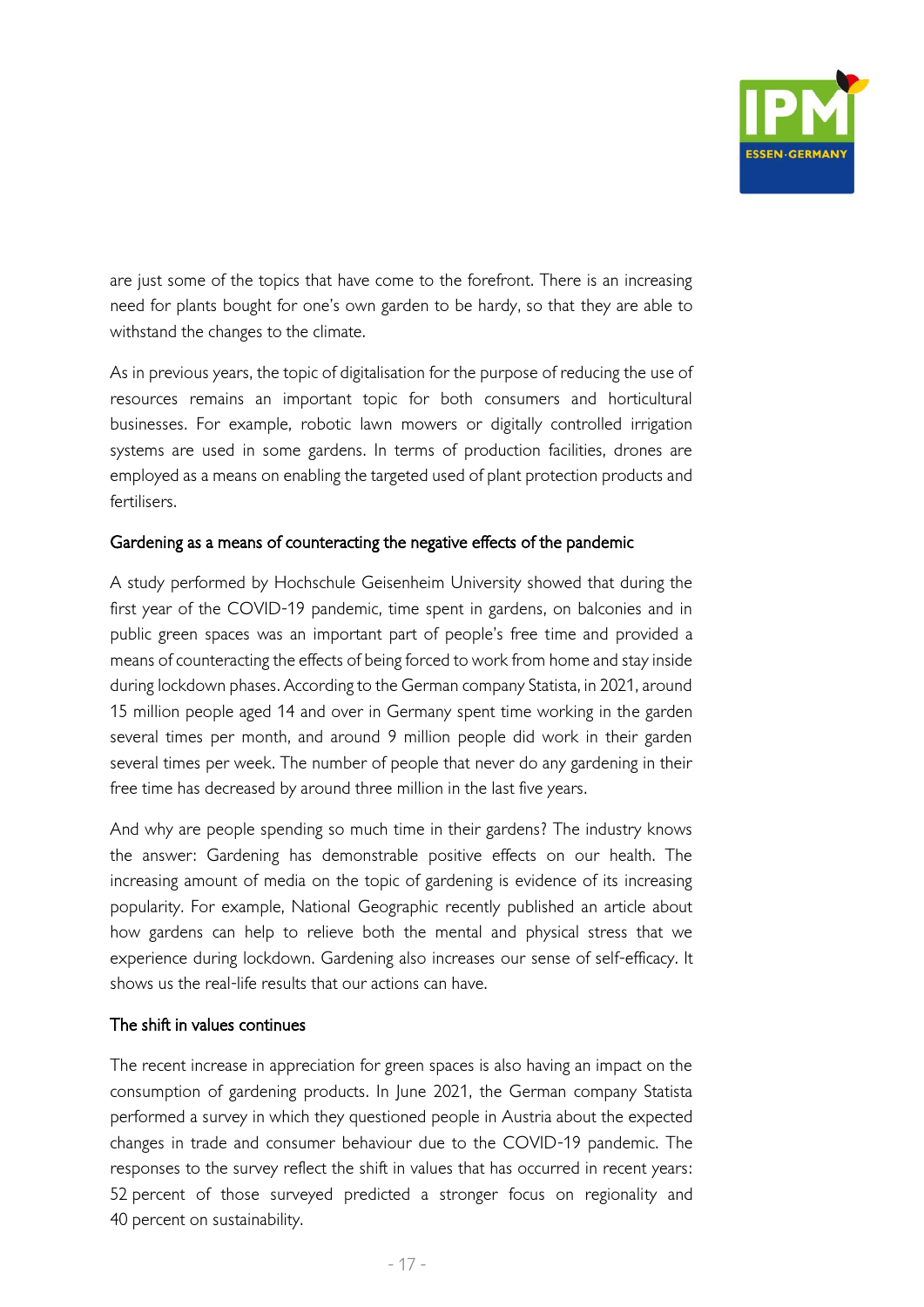

In the "Sustainable gardening" market research study, 1000 gardeners across Germany were surveyed during summer of the first year of the pandemic. This survey also showed that sustainability is becoming an increasingly important topic when it comes to gardening. One thing that many consumers already have in common is an appreciation for environmental sustainability. However, this is strongly linked to a higher level of education and lower age groups. Therefore, an important objective of creating a convincing sustainability strategy is to win over young customers. Even in cases where environmentally sustainable and eco-friendly methods of production are demanded, 47% of those surveyed confirmed that they would be willing to pay a higher price for this. In addition to this, recyclable materials and peat-free compost are becoming increasingly important factors for consumers.

### Sustainability as a point on the political agenda

However, the shift in values is not only evident from the perspectives of customers – on the political stage, too, a new wind is blowing with the formation of the new coalition government. The new government has included the following topics on its political agenda: Reducing peat usage and extraction, increasing the use of recycled materials while reducing the use of primary raw materials, reducing the use of pesticides and promoting environmentally friendly alternatives.

Other important components of the coalition agreement include a circular economy, regional value chains and a reduction in waste through reusable packaging or deposit systems. All of these topics are also becoming increasingly important for the horticulture sector.

## How will things develop?

Environmental awareness has shifted from the focus of a certain group of individuals to a social movement. The Zukunftsinstitut (Future Institute) refers to this megatrend as neo-ecology. A restructuring of values is taking place in everyday life, in society and in politics. However, companies also need to rethink their basic approach and adjust it where necessary if they want to keep doing business in a sustainable way. The COVID-19 pandemic acts as a kind of magnifying glass in this case and is bringing new attention to this megatrend. According to the Zukunftsinstitut, this is paving the way for our post-COVID society, which is characterised by a slower pace of life and sustainability.

The coronavirus pandemic hasn't just led to an increased importance of one's own garden or garden plot. The idea of social gardening – mainly in urban spaces – will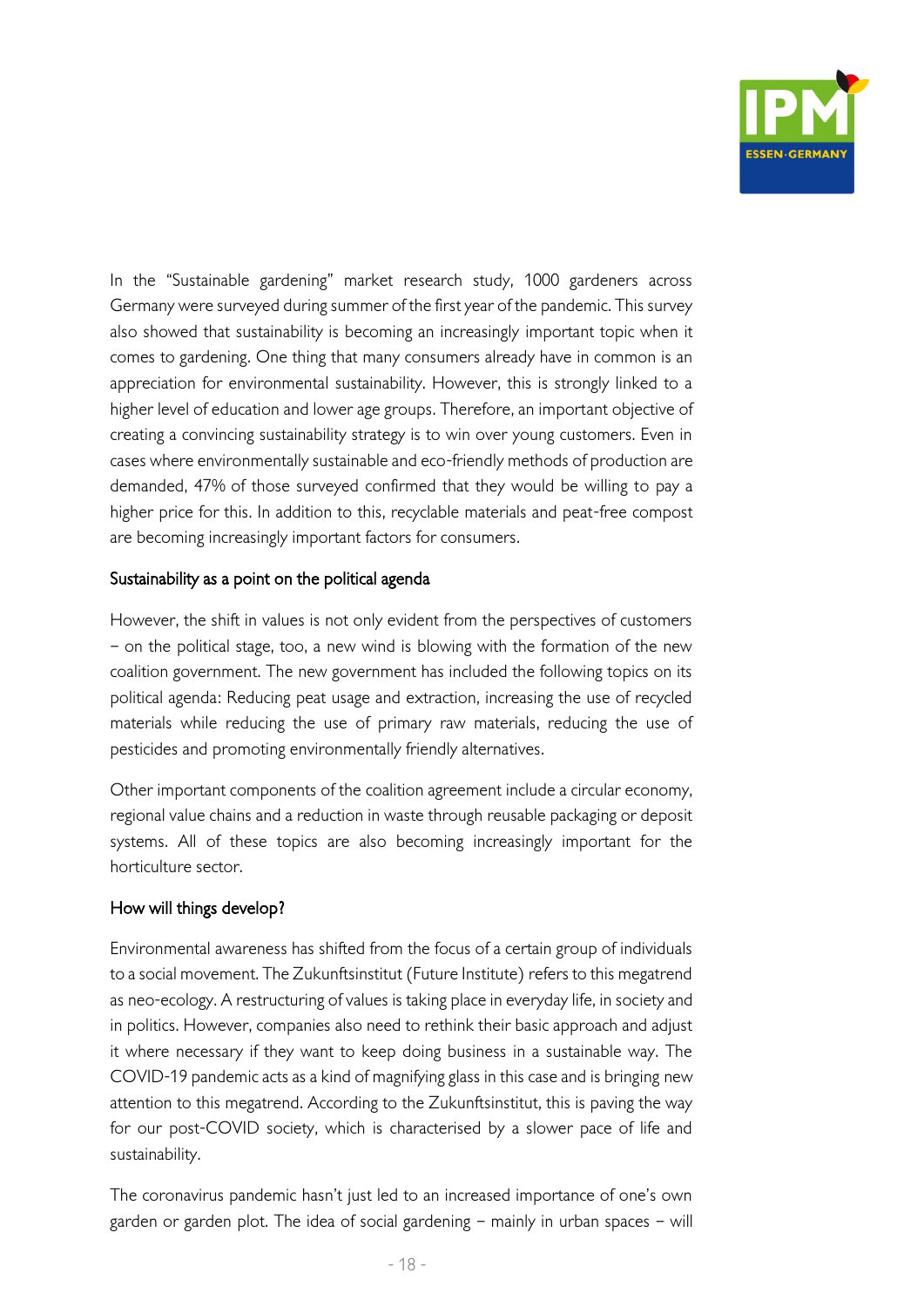

also be a possibility in our post-COVID society. This concept complements the positive effects of gardening in general by adding a social element, as is commonly seen in allotments or communal gardens.

## Online trade is playing an increasingly important role

In the horticulture sector, the sale of flowers and plants online has previously played a relatively minor role when viewing the market as a whole. However, the latest figures show that an increasing trend towards online shopping can be expected in the horticulture sector.

The fact is that the coronavirus pandemic has significantly accelerated the growth of online retail in general. The steep €13.6 billion increase in online retail sales in 2020 compared to the previous year culminated in total online retail sales of €73 billion in Germany. According to the latest figure, in the first half of 2021, online retail sales have increased by a further 23.2 percent.

It should also be noted that the coronavirus pandemic has resulted in shifts in demand across the overall markets. While there is a low demand for fashion items, DIY/gardening equipment and food products have seen a high level of demand.

For example, in the "Garden" product group, the previous level of online sales in this product was around 8.5 percent, with flowers, plants and garden accessories only accounting for a small percentage of sales in this segment. However, it is clear that online sales in this product group are experiencing above-average rates of growth. The average annual growth in the "Garden" product group stands at 20.2 percent.

Although the largest revenue drivers are found in the consumer electronics  $(+\epsilon 3.5)$ billion) and fast-moving consumer goods/FMCG  $(+ 62.3)$  billion) sectors, in the rankings for highest drivers of growth, the market for DIY and gardening supplies occupied second place with a score of +30 percent. First place was occupied by FMCG, with a score of +44 percent. And there is still plenty of room for growth: In the market for DIY and gardening supplies, the percentage of online sales increased from 6 percent in 2019 to 7.1 percent in 2020. The corresponds to an increase of €760 million. However, when you look at the percentage of the market for DIY and gardening supplies in relation to total online sales, with a figure of €3.3 billion, or 4.5 percent, the share is still very low.

However, there is still plenty of room for growth in the DIY and gardening supplies market for specialist retailers in particular (small-scale specialist retailers, specialist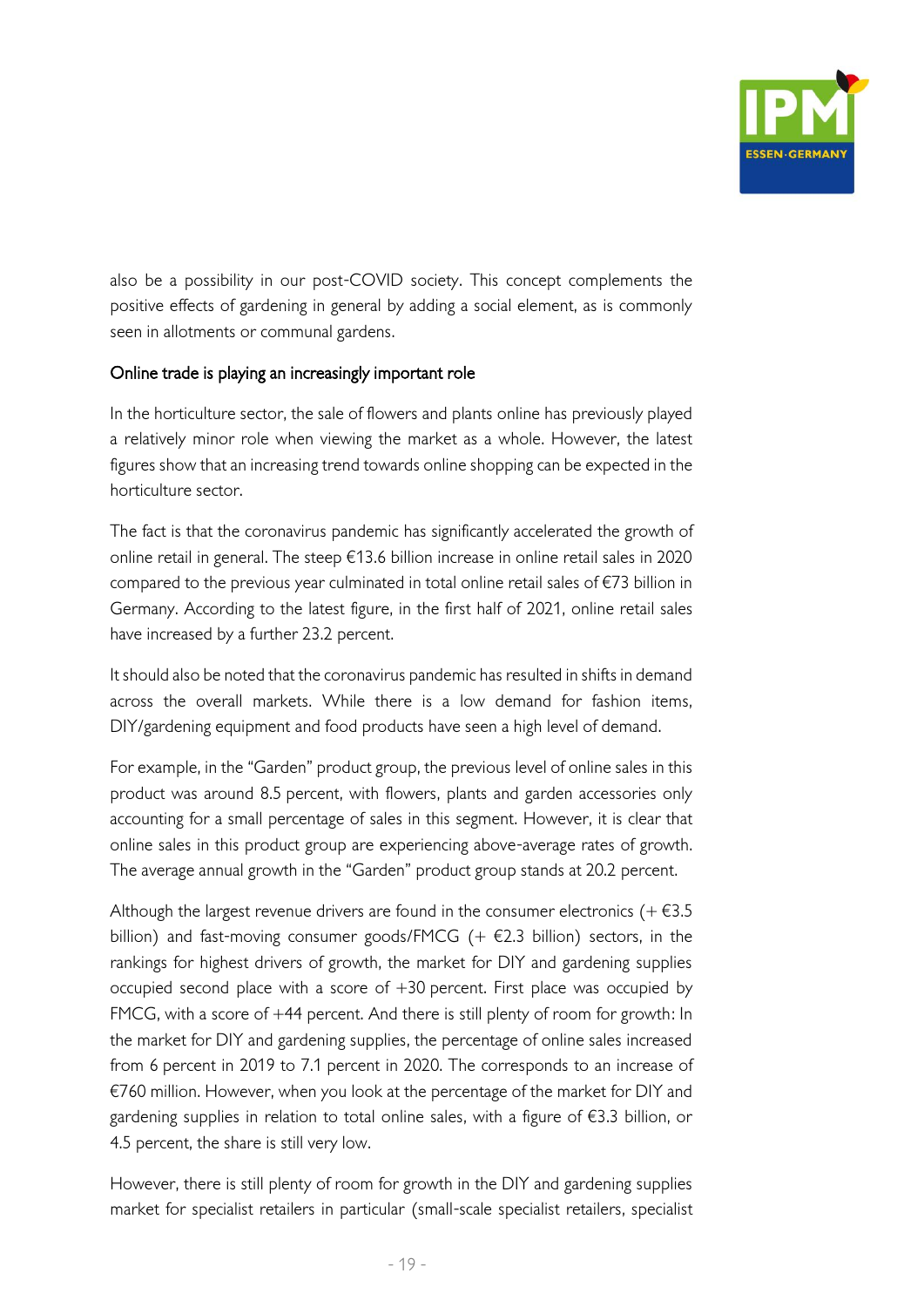

retail chains, specialist stores, but not department stores). At 2.8 percent, the online share for this market in 2020 is still very low compared to other sectors.

The fact that online trade grew disproportionately in 2021 suggests that consumers have come to accept online retailers as reliable partners during the pandemic and will be more willing to use them than they would have been before the pandemic. In this context it was also mentioned that there was a 16 percent increase in online shopping among over 60s.

48 percent of people in Germany see Amazon as a crucial component in ensuring supply during the pandemic. Of the 49 million online shoppers in Germany, 94 percent shop on Amazon.

## Product availability guaranteed in 2022?!

A big question for the 2022 is whether goods will continue to be available. 2021 showed that it is not always the case that everything is available all of the time, and that this can cause a minor panic in the market. This means that those with fixed growing contracts or supply contracts were in a fortunate position.

However, in recent months it has become clear that the discussion surrounding availability has focused on possible shortages. Furthermore, in 2021, due to the nervous sentiment surrounding the availability of goods, many retailers stopped relying exclusively on their regular suppliers and began to make enquiries with different suppliers. Therefore, suppliers were of the belief that availability was extremely limited.

In accordance with the laws of supply and demand, the prices for selected products or popular key items increased dramatically.

In the meantime, some suppliers have adjusted their "excessively high" prices from the summer back to "normal prices" and are actively advertising the goods.

However, the situation is different in each region. While there have been significant increases in the percentage of reserved goods in some regions, other regions have not reserved any goods. We will find out which of these tactics was better in spring of 2022.

#### Conclusion: The future is not especially bright, but it is certainly green!

2021 is characterised by record sales figures in the horticulture segment: The population has gained a love of live plants, which has triggered an unprecedented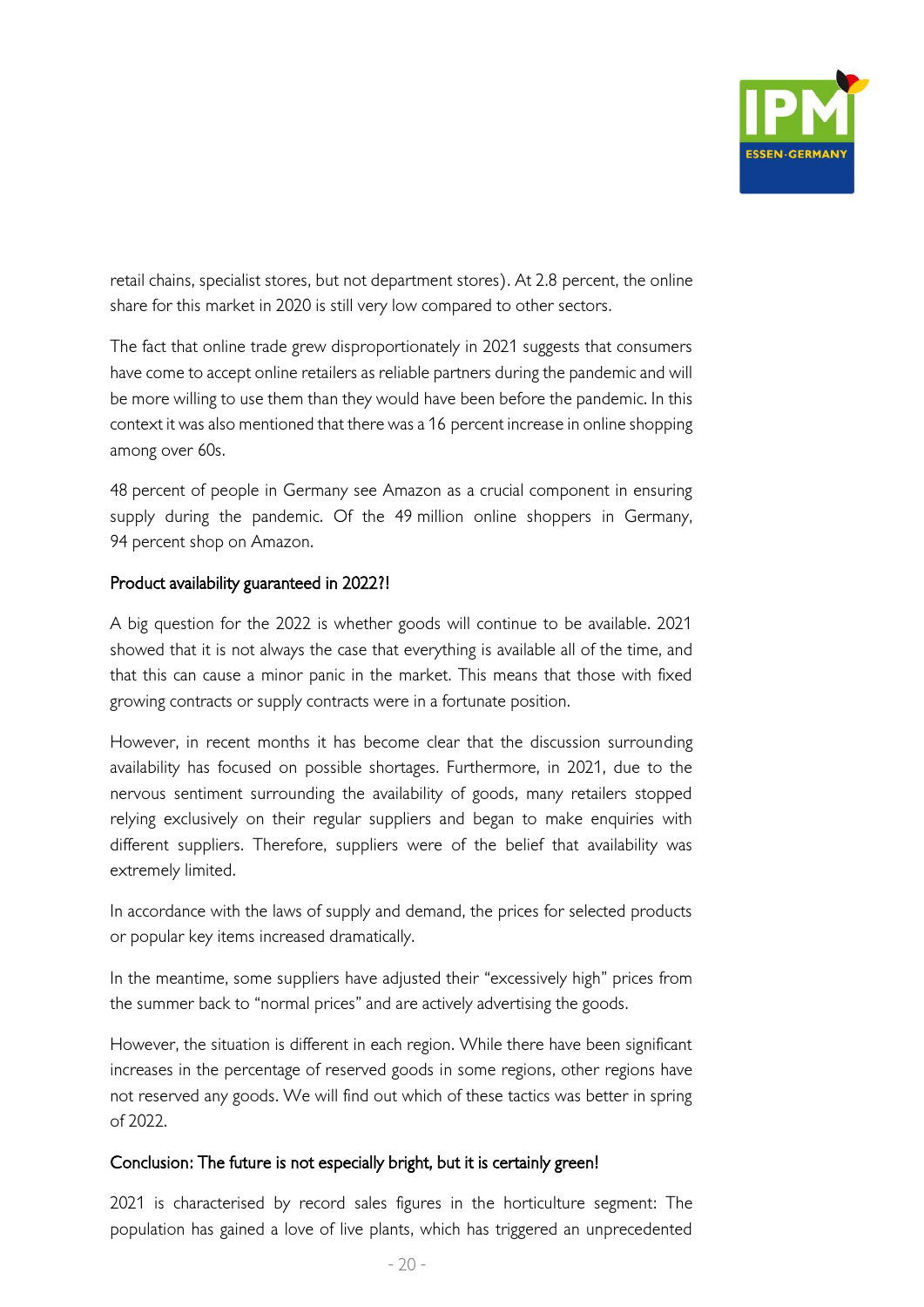

level of demand. Reports of record sales are circulating at all levels and in all segments of the horticulture sector. At the same time, however, the horticulture sector is facing increased costs for raw materials as well as shortages of operating materials, personnel, logistics units etc. It is not without reason that the inflation rate currently stands at over five percent, which is the highest it has been in 30 years.

"In this situation, price increases for flowers and plants are absolutely necessary and will be implemented in most cases and accepted by consumers. Despite this, it can be seen that the costs are only passed on, even in the best cases. Urgently required margin increases are not taking place. In this way, despite the euphoria surrounding increased sales, all of this is just leading to the physical and financial exploitation of plant nurseries. A larger market now needs to be served by fewer employees and with higher costs. This is a shame, since consumers seem to be willing to pay higher prices for their new favourite hobby", says Andreas Löbke, author of the market report and horticultural specialist.

We can only hope that an increasing number of key players in the industry recognise the importance of economic sustainability for their company and calculate their prices accordingly in future. It is also important now to consolidate the popularity of plants and flowers with consumers and to attract younger customers to the sector. The industry must not rest on its laurels, as the pendulum can swing back at any time, forcing us to accept the hype surrounding green plants and flowers as merely a oneoff effect brought about by the pandemic.

"If we are able to create a sustainable enthusiasm for our products among young customers, then we will have cracked it. Then the future won't just be green, it will be rosy too!", Löbke concludes.

#### **Note**

The market report was commissioned by Messe Essen and produced by:

Andreas Löbke, CO CONCEPT, Luxembourg, 22 December 2021

#### Sources

- German Federal Statistical Office
- Statistical office of the European Union (EUROSTAT)
- Agrarmarkt Informations-Gesellschaft mbH (AMI)
- Association of the German Flower Wholesale and Import Trade (BGI)